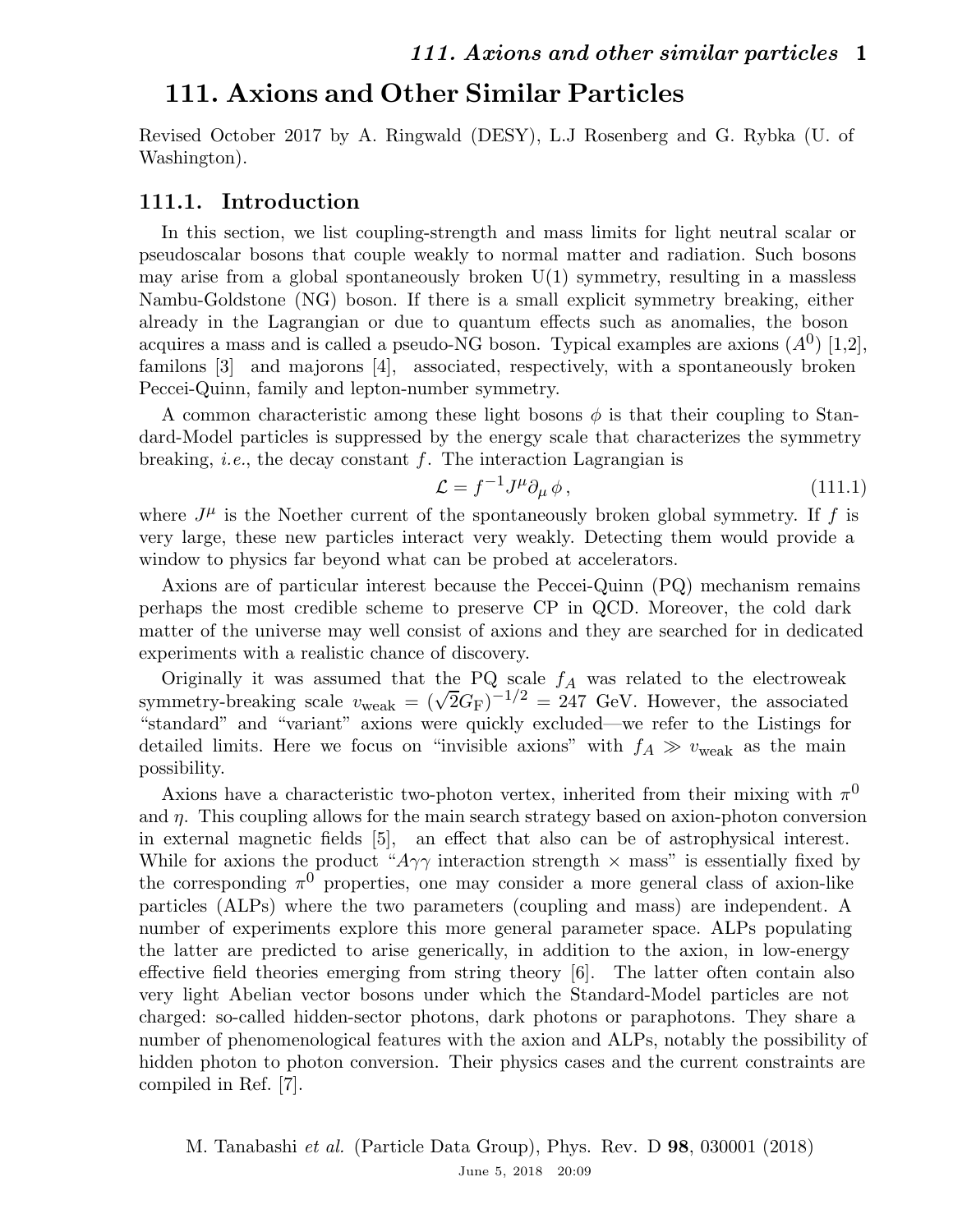### 111.2. Theory

#### 111.2.1. Peccei-Quinn mechanism and axions :

The QCD Lagrangian includes a CP-violating term  $\mathcal{L}_{\Theta} = -\bar{\Theta} (\alpha_s/8\pi) G^{\mu\nu a} \tilde{G}^a_{\mu\nu}$ , where  $-\pi \leq \bar{\Theta} \leq +\pi$  is the effective  $\Theta$  parameter after diagonalizing quark masses,  $G_{\mu\nu}^a$  is the color field strength tensor, and  $\tilde{G}^{a,\mu\nu} \equiv \epsilon^{\mu\nu\lambda\rho} G^a_{\lambda\rho}/2$ , with  $\varepsilon^{0123} = 1$ , its dual. Limits on the neutron electric dipole moment [8] imply  $|\bar{\Theta}| \lesssim 10^{-10}$  even though  $\bar{\Theta} = \mathcal{O}(1)$ is otherwise completely satisfactory. The spontaneously broken global Peccei-Quinn symmetry  $U(1)_{PQ}$  was introduced to solve this "strong CP problem" [1], the axion being the pseudo-NG boson of  $U(1)_{PQ}$  [2]. This symmetry is broken due to the axion's anomalous triangle coupling to gluons,

$$
\mathcal{L} = \left(\frac{\phi_A}{f_A} - \bar{\Theta}\right) \frac{\alpha_s}{8\pi} G^{\mu\nu a} \tilde{G}^a_{\mu\nu},\qquad(111.2)
$$

where  $\phi_A$  is the axion field and  $f_A$  the axion decay constant. Color anomaly factors have been absorbed in the normalization of  $f_A$  which is defined by this Lagrangian. Thus normalized,  $f_A$  is the quantity that enters all low-energy phenomena [9]. Nonperturbative topological fluctuations of the gluon fields in QCD induce a potential for  $\phi_A$ whose minimum is at  $\phi_A = \Theta f_A$ , thereby canceling the  $\Theta$  term in the QCD Lagrangian and thus restoring CP symmetry.

The resulting axion mass, in units of the PQ scale  $f_A$ , is identical to the square root of the topological susceptibility in QCD,  $m_A f_A = \sqrt{\chi}$ . The latter can be evaluated further [10], exploiting the chiral limit (masses of up and down quarks much smaller than the scale of QCD), yielding  $m_A f_A = \sqrt{\chi} \approx f_\pi m_\pi$ , where  $m_\pi = 135$  MeV and  $f_{\pi} \approx 92$  MeV. In more detail one finds, to next-to-leading order in chiral perturbation theory [11],

$$
m_A = 5.70(7) \left(\frac{10^9 \,\text{GeV}}{f_A}\right) \text{meV} \,. \tag{111.3}
$$

This result was recently confirmed by a direct calculation of the topological susceptibility via QCD lattice simulations [12].

Originally one assumed  $f_A \sim v_{\text{weak}}$  [1,2]. Tree-level flavor conservation fixes the axion properties in terms of a single parameter: the ratio of the vacuum expectation values of two Higgs fields that appear as a minimal ingredient. This "standard axion" was excluded after extensive searches [13]. A narrow peak structure observed in positron spectra from heavy ion collisions [14] suggested an axion-like particle of mass 1.8 MeV that decays into  $e^+e^-$ , but extensive follow-up searches were negative. "Variant axion models" were proposed which keep  $f_A \sim v_{\text{weak}}$  while relaxing the constraint of tree-level flavor conservation [15], but these models are also excluded [16].

However, axions with  $f_A \gg v_{\text{weak}}$  evade all current experimental limits. One generic class of models invokes "hadronic axions" where new heavy quarks carry  $U(1)_{\text{PO}}$  charges, leaving ordinary quarks and leptons without tree-level axion couplings. The archetype is the KSVZ model [17], where in addition the heavy quarks are electrically neutral.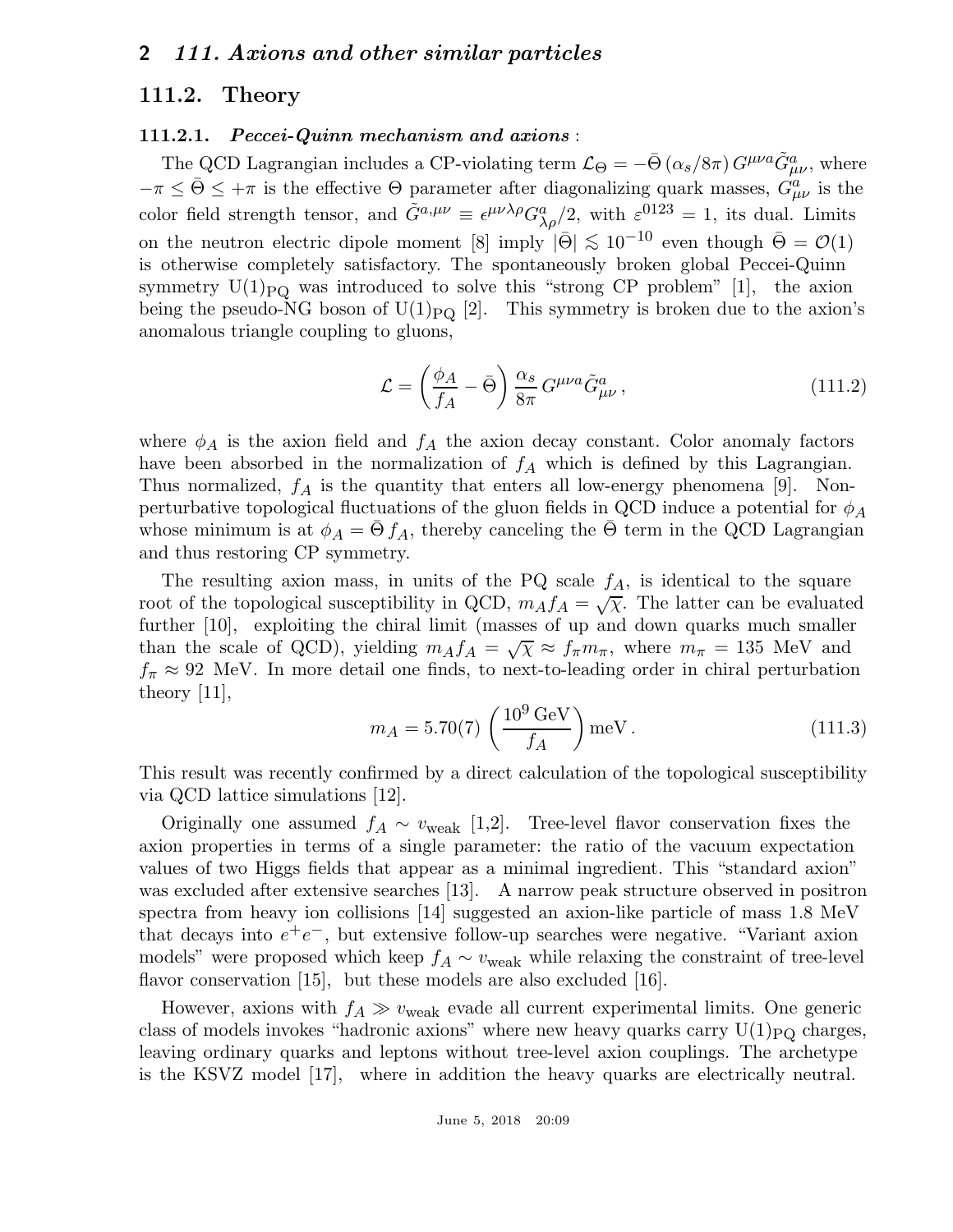Another generic class requires at least two Higgs doublets and ordinary quarks and leptons carry PQ charges, the archetype being the DFSZ model [18]. All of these models contain at least one electroweak singlet scalar that acquires a vacuum expectation value and thereby breaks the PQ symmetry. The KSVZ and DFSZ models are frequently used as benchmark examples, but other models exist where both heavy quarks and Higgs doublets carry PQ charges. In supersymmetric models, the axion is part of a supermultiplet and thus inevitably accompanied by a spin-0 saxion and a spin-1 axino, which both also have couplings suppressed by  $f_A$ , and are expected to have large masses due to supersymmetry breaking [19].

#### 111.2.2. Model-dependent axion couplings :

Although the generic axion interactions scale approximately with  $f_{\pi}/f_A$  from the corresponding  $\pi^0$  couplings, there are non-negligible model-dependent factors and uncertainties. The axion's two-photon interaction plays a key role for many searches,

$$
\mathcal{L}_{A\gamma\gamma} = -\frac{G_{A\gamma\gamma}}{4} F_{\mu\nu} \tilde{F}^{\mu\nu} \phi_A = G_{A\gamma\gamma} \mathbf{E} \cdot \mathbf{B} \phi_A , \qquad (111.4)
$$

where F is the electromagnetic field-strength tensor and  $\tilde{F}^{\mu\nu} \equiv \epsilon^{\mu\nu\lambda\rho} F_{\lambda\rho}/2$ , with  $\varepsilon^{0123} = 1$ , its dual. The coupling constant is [11]

$$
G_{A\gamma\gamma} = \frac{\alpha}{2\pi f_A} \left( \frac{E}{N} - 1.92(4) \right) = \left( 0.203(3) \frac{E}{N} - 0.39(1) \right) \frac{m_A}{\text{GeV}^2},\tag{111.5}
$$

where E and N are the electromagnetic and color anomalies of the axial current associated with the axion. In grand unified models, and notably for DFSZ [18],  $E/N = 8/3$ , whereas for KSVZ [17]  $E/N = 0$  if the electric charge of the new heavy quark is taken to vanish. In general, a broad range of  $E/N$  values is possible [20], as indicated by the yellow band in Figure 111.1. The two-photon decay width is

$$
\Gamma_{A \to \gamma\gamma} = \frac{G_{A\gamma\gamma}^2 m_A^3}{64 \pi} = 1.1 \times 10^{-24} \text{ s}^{-1} \left(\frac{m_A}{\text{eV}}\right)^5. \tag{111.6}
$$

The second expression uses Eq. (1.5) with  $E/N = 0$ . Axions decay faster than the age of the universe if  $m_A \gtrsim 20$  eV.

The interaction with fermions  $f$  has derivative form and is invariant under a shift  $\phi_A \rightarrow \phi_A + \phi_0$  as behooves a NG boson,

$$
\mathcal{L}_{Aff} = \frac{C_f}{2f_A} \bar{\Psi}_f \gamma^\mu \gamma_5 \Psi_f \partial_\mu \phi_A . \qquad (111.7)
$$

Here,  $\Psi_f$  is the fermion field,  $m_f$  its mass, and  $C_f$  a model-dependent coefficient. The dimensionless combination  $g_{Aff} \equiv C_f m_f/f_A$  plays the role of a Yukawa coupling and  $\alpha_{Aff} \equiv g_{Aff}^2/4\pi$  of a "fine-structure constant." The often-used pseudoscalar form  $\mathcal{L}_{Aff} = -i (C_f m_f/f_A) \bar{\Psi}_f \gamma_5 \Psi_f \phi_A$  need not be equivalent to the appropriate derivative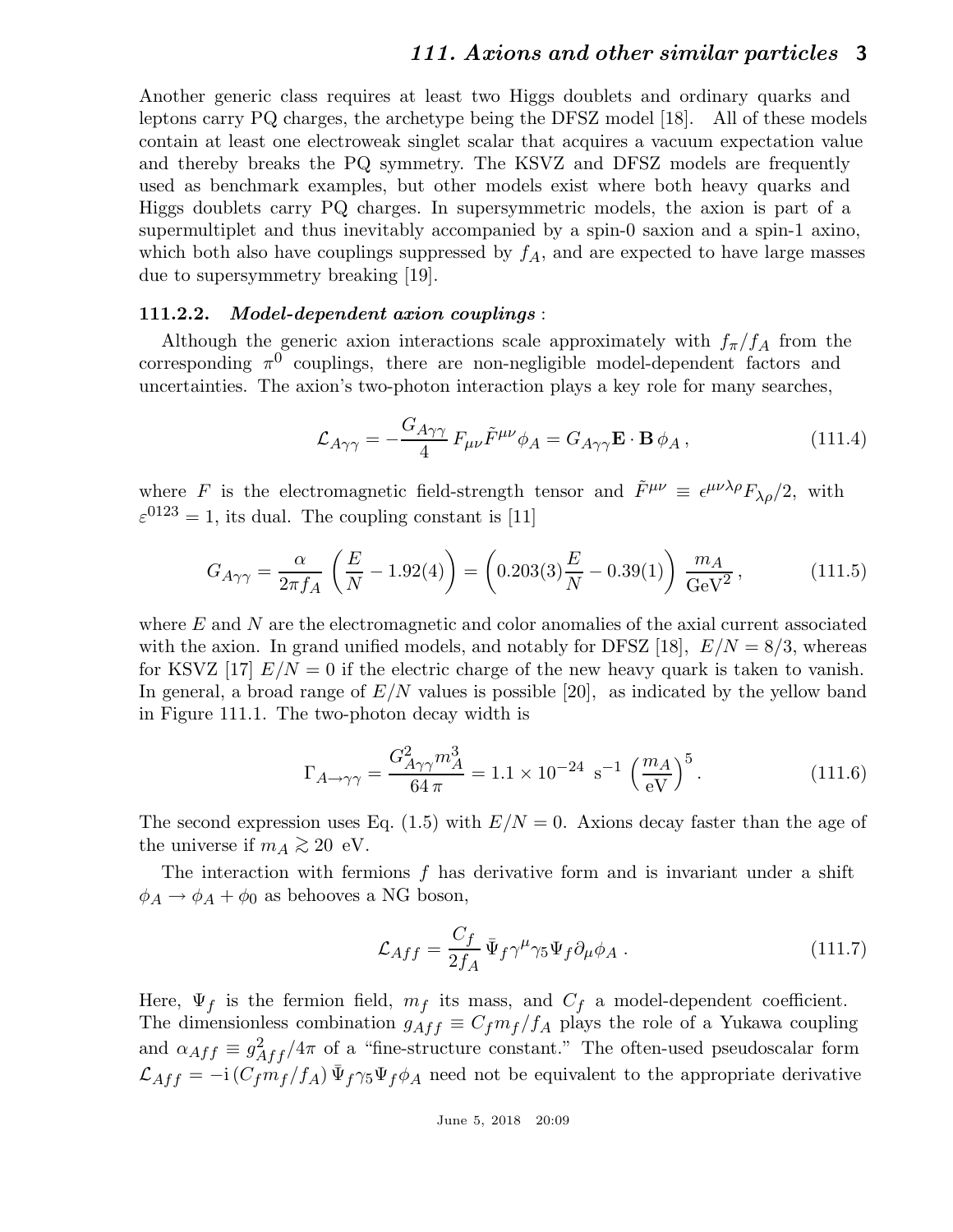

Figure 111.1: Exclusion plot for axion-like particles as described in the text.

structure, for example when two NG bosons are attached to one fermion line as in axion emission by nucleon bremsstrahlung [21].

In the DFSZ model [18], the tree-level coupling coefficient to electrons is [22]

$$
C_e = \frac{\sin^2 \beta}{3},\tag{111.8}
$$

where  $\tan \beta = v_u/v_d$  is the ratio of the vacuum expectation value  $v_u$  of the Higgs field  $H_u$ giving masses to the up-type quarks and the vacuum expectation value  $v_d$  of the Higgs field  $H_d$  giving masses to the down-type quarks.

For nucleons,  $C_{n,p}$  have recently been determined as  $\left[ 11\right]$ 

$$
C_p = -0.47(3) + 0.88(3)C_u - 0.39(2)C_{ad} - 0.038(5)C_s
$$
  
\n
$$
- 0.012(5)C_c - 0.009(2)C_b - 0.0035(4)C_t,
$$
  
\n
$$
C_n = -0.02(3) + 0.88(3)C_d - 0.39(2)C_u - 0.038(5)C_s
$$
  
\n
$$
- 0.012(5)C_c - 0.009(2)C_b - 0.0035(4)C_t,
$$
\n(111.9)

in terms of the corresponding model-dependent quark couplings  $C_q$ ,  $q = u, d, s, c, b, t$ .

June 5, 2018 20:09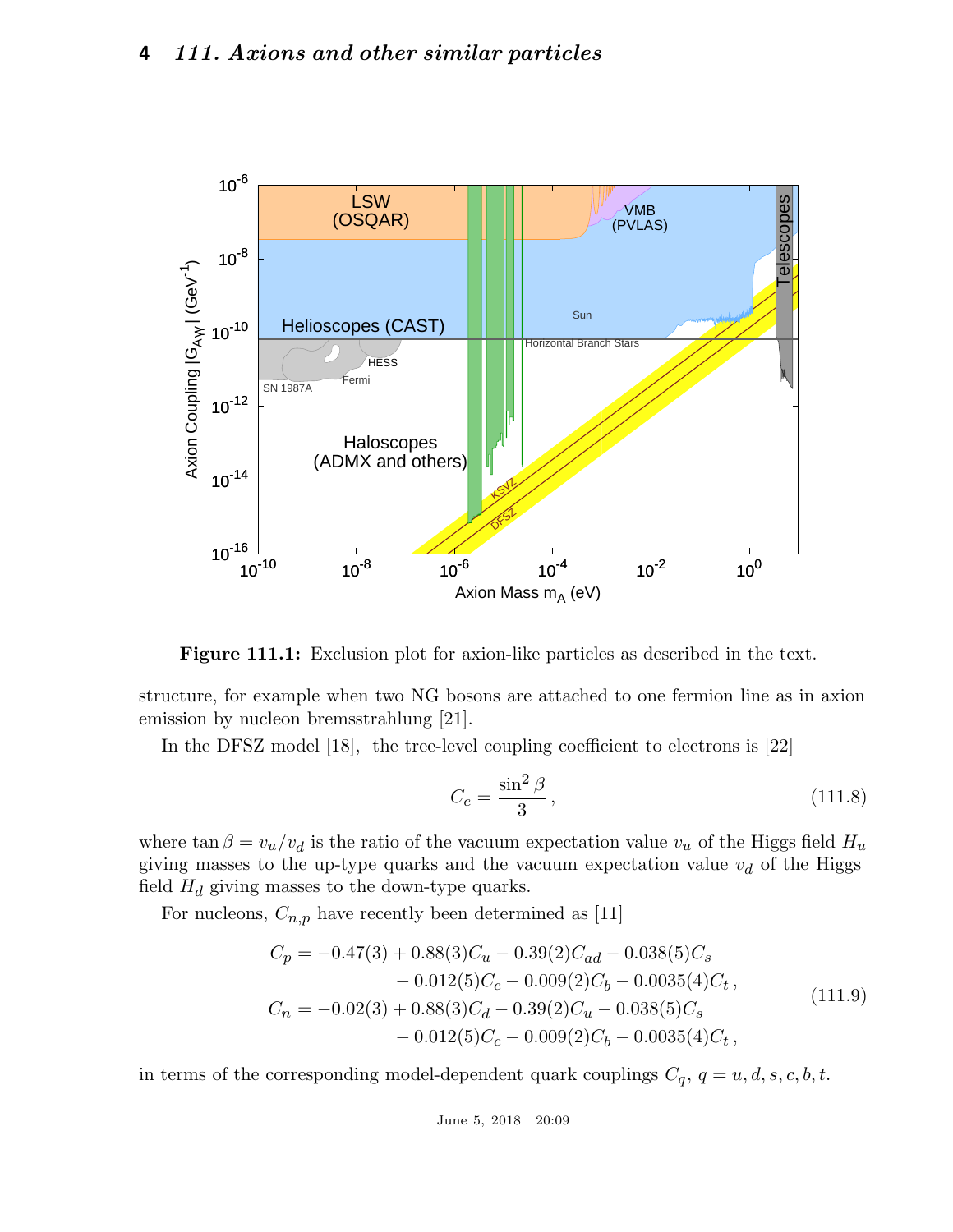Note, that the model-independent contribution of the neutron is compatible with zero. For hadronic axions  $C_q = 0$ , so that  $C_n = -0.02(3)$ . Therefore it is well possible that  $C_n = 0$  whereas  $C_p$  does not vanish. In the DFSZ model,  $C_u = C_c = C_t = \frac{1}{3}$  $\frac{1}{3}\cos^2\beta$  and  $C_d = C_s = C_b = \frac{1}{3}$  $\frac{1}{3}\sin^2\beta$ , and  $C_n$  and  $C_p$ , as functions of  $\beta$ ,

$$
C_p = -0.435 \sin^2 \beta + (-0.182 \pm 0.025) ,
$$
  
\n
$$
C_n = 0.414 \sin^2 \beta + (-0.16 \pm 0.025) ,
$$
\n(111.10)

do not vanish simultaneously.

The axion-pion interaction is given by the Lagrangian [23]

$$
\mathcal{L}_{A\pi} = \frac{C_{A\pi}}{f_{\pi}f_A} \left( \pi^0 \pi^+ \partial_{\mu} \pi^- + \pi^0 \pi^- \partial_{\mu} \pi^+ - 2\pi^+ \pi^- \partial_{\mu} \pi^0 \right) \partial_{\mu} \phi_A , \qquad (111.11)
$$

where  $C_{A\pi} = (1-z)/[3(1+z)]$  in hadronic models, with  $0.38 < z = m_u/m_d$ 0.58 [24,25]. The chiral symmetry-breaking Lagrangian provides an additional term  $\mathcal{L}'_{A\pi} \propto (m_{\pi}^2/f_{\pi}f_A)(\pi^0\pi^0 + 2\pi^-\pi^+) \pi^0\phi_A$ . For hadronic axions it vanishes identically, in contrast to the DFSZ model (Roberto Peccei, private communication).

### 111.3. Laboratory Searches

#### 111.3.1. Light shining through walls:

Searching for "invisible axions" is extremely challenging due to its extraordinarily feeble coupling to normal matter and radiation. Currently, the most promising approaches rely on the axion-two-photon vertex, allowing for axion-photon conversion in external electric or magnetic fields [5]. For the Coulomb field of a charged particle, the conversion is best viewed as a scattering process,  $\gamma + Ze \leftrightarrow Ze + A$ , called Primakoff effect [26]. In the other extreme of a macroscopic field, usually a large-scale B-field, the momentum transfer is small, the interaction coherent over a large distance, and the conversion is best viewed as an axion-photon oscillation phenomenon in analogy to neutrino flavor oscillations [27].

Photons propagating through a transverse magnetic field, with incident  $\mathbf{E}_{\gamma}$  and magnet **B** parallel, may convert into axions. For  $m_A^2 L/2\omega \ll 2\pi$ , where L is the length of the B field region and  $\omega$  the photon energy, the resultant axion beam is coherent with the incident photon beam and the conversion probability is  $\Pi \sim (1/4)(G_{A\gamma\gamma}BL)^2$ . A practical realization uses a laser beam propagating down the bore of a superconducting dipole magnet (like the bending magnets in high-energy accelerators). If another magnet is in line with the first, but shielded by an optical barrier, then photons may be regenerated from the pure axion beam [28]. The overall probability is  $P(\gamma \to A \to \gamma) = \Pi^2$ .

The first such experiment utilized two magnets of length  $L = 4.4$  m and  $B = 3.7$  T and found  $|G_{A\gamma\gamma}| < 6.7 \times 10^{-7}$  GeV<sup>-1</sup> at 95% CL for  $m_A < 1$  meV [29]. More recently, several such experiments were performed (see Listings)  $[30,31]$ . The current best limit,  $|G_{A\gamma\gamma}| < 3.5 \times 10^{-8}$  GeV<sup>-1</sup> at 95% CL for  $m_A \lesssim 0.3$  meV (see Figure 111.1), has been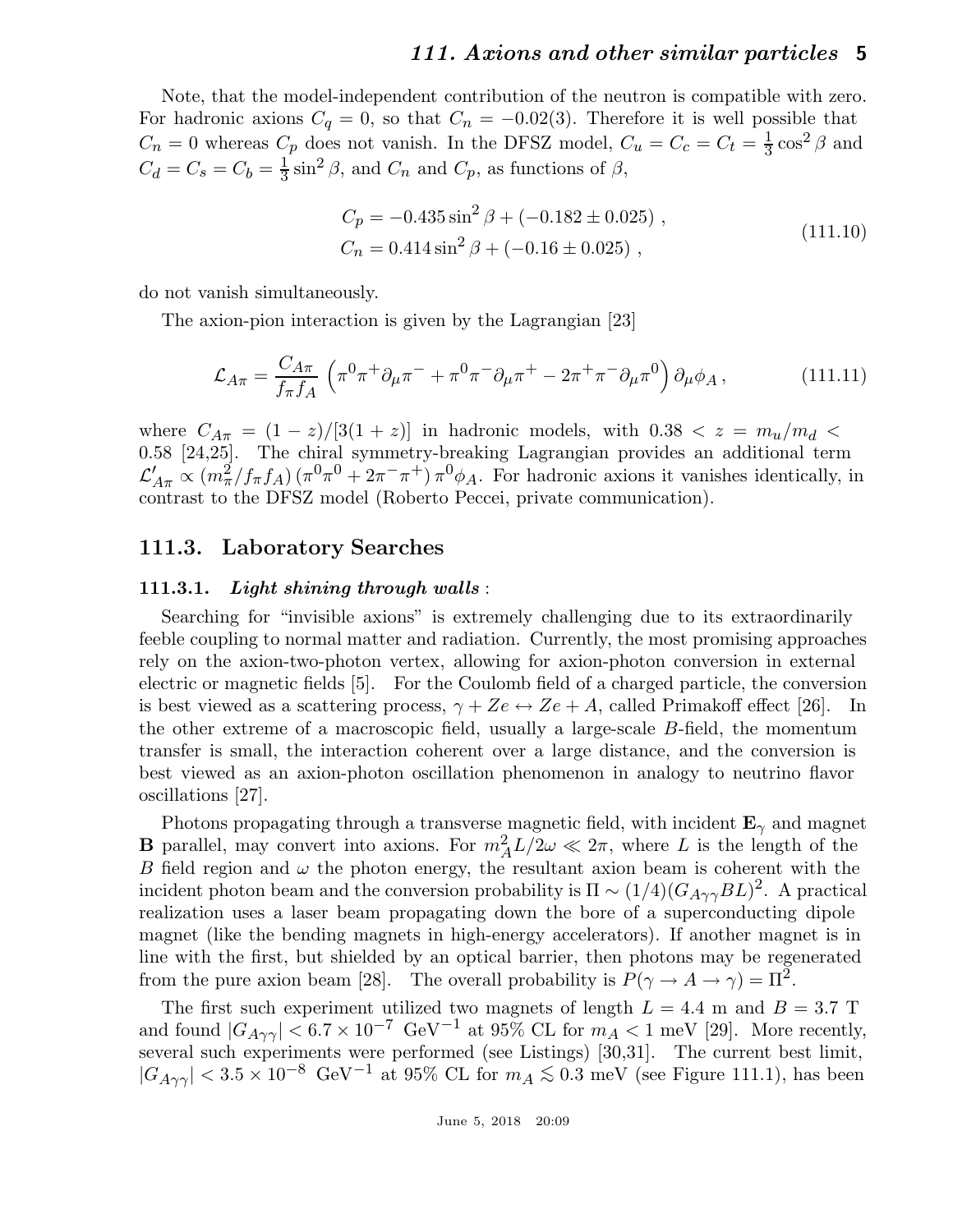achieved by the OSQAR (Optical Search for QED Vacuum Birefringence, Axions, and Photon Regeneration) experiment, which exploited two 9 T LHC dipole magnets and an 18.5 W continuous wave laser emitting at the wavelength of 532 nm [31]. Some of these experiments have also reported limits for scalar bosons where the photon  $\mathbf{E}_{\gamma}$  must be chosen perpendicular to the magnet B.

The concept of resonantly enhanced photon regeneration may open unexplored regions of coupling strength [32]. In this scheme, both the production and detection magnets are within Fabry-Perot optical cavities and actively locked in frequency. The  $\gamma \to A \to \gamma$ rate is enhanced by a factor  $2\mathcal{FF}'/\pi^2$  relative to a single-pass experiment, where  $\mathcal F$  and  $\mathcal{F}'$  are the finesses of the two cavities. The resonant enhancement could be of order  $10^{(10-12)}$ , improving the  $G_{A\gamma\gamma}$  sensitivity by  $10^{(2.5-3)}$ . The experiment ALPS II (Any Light Particle Search II) is based on this concept and aims at an improvement of the current laboratory bound on  $G_{A\gamma\gamma}$  by a factor  $\sim 3 \times 10^3$  in the year 2020 [33].

Resonantly enhanced photon regeneration has already been exploited in experiments searching for "radiowaves shining through a shielding" [34,35]. For  $m_A \lesssim 10^{-5}$  eV, the upper bound on  $G_{A\gamma\gamma}$  established by the CROWS (CERN Resonant Weakly Interacting sub-eV Particle Search) experiment [36] is slightly less stringent than the one set by OSQAR.

### 111.3.2. Photon polarization :

An alternative to regenerating the lost photons is to use the beam itself to detect conversion: the polarization of light propagating through a transverse  $B$  field suffers dichroism and birefringence [37]. Dichroism: The  $E_{\parallel}$  component, but not  $E_{\perp}$ , is depleted by axion production, causing a small rotation of linearly polarized light. For  $m_A^2 L/2\omega \ll 2\pi$ , the effect is independent of  $m_A$ . For heavier axions, it oscillates and diminishes as  $m_A$  increases, and it vanishes for  $m_A > \omega$ . Birefringence: This rotation occurs because there is mixing of virtual axions in the  $E_{\parallel}$  state, but not for  $E_{\perp}$ . Hence, linearly polarized light will develop elliptical polarization. Higher-order QED also induces vacuum magnetic birefringence (VMB). A search for these effects was performed in the same dipole magnets in the early experiment above [38]. The dichroic rotation gave a stronger limit than the ellipticity rotation:  $|G_{A\gamma\gamma}| < 3.6 \times 10^{-7}$  GeV<sup>-1</sup> at 95% CL for  $m_A < 5 \times 10^{-4}$  eV. The ellipticity limits are better at higher masses, as they fall off smoothly and do not terminate at  $m_A$ .

In 2006 the PVLAS collaboration reported a signature of magnetically induced vacuum dichroism that could be interpreted as the effect of a pseudoscalar with  $m_A = 1$ –1.5 meV and  $|G_{A\gamma\gamma}| = (1.6-5) \times 10^{-6}$  GeV<sup>-1</sup> [39]. Since then, these findings are attributed to instrumental artifacts [40]. This particle interpretation is also excluded by the above photon regeneration searches that were inspired by the original PVLAS result. Recently, the fourth generation setup of the PVLAS experiment has published new results on searches for VMB (see Figure 111.1) and dichroism [41]. The bounds from the non-observation of the latter on  $G_{A\gamma\gamma}$  are slightly weaker than the ones from OSQAR.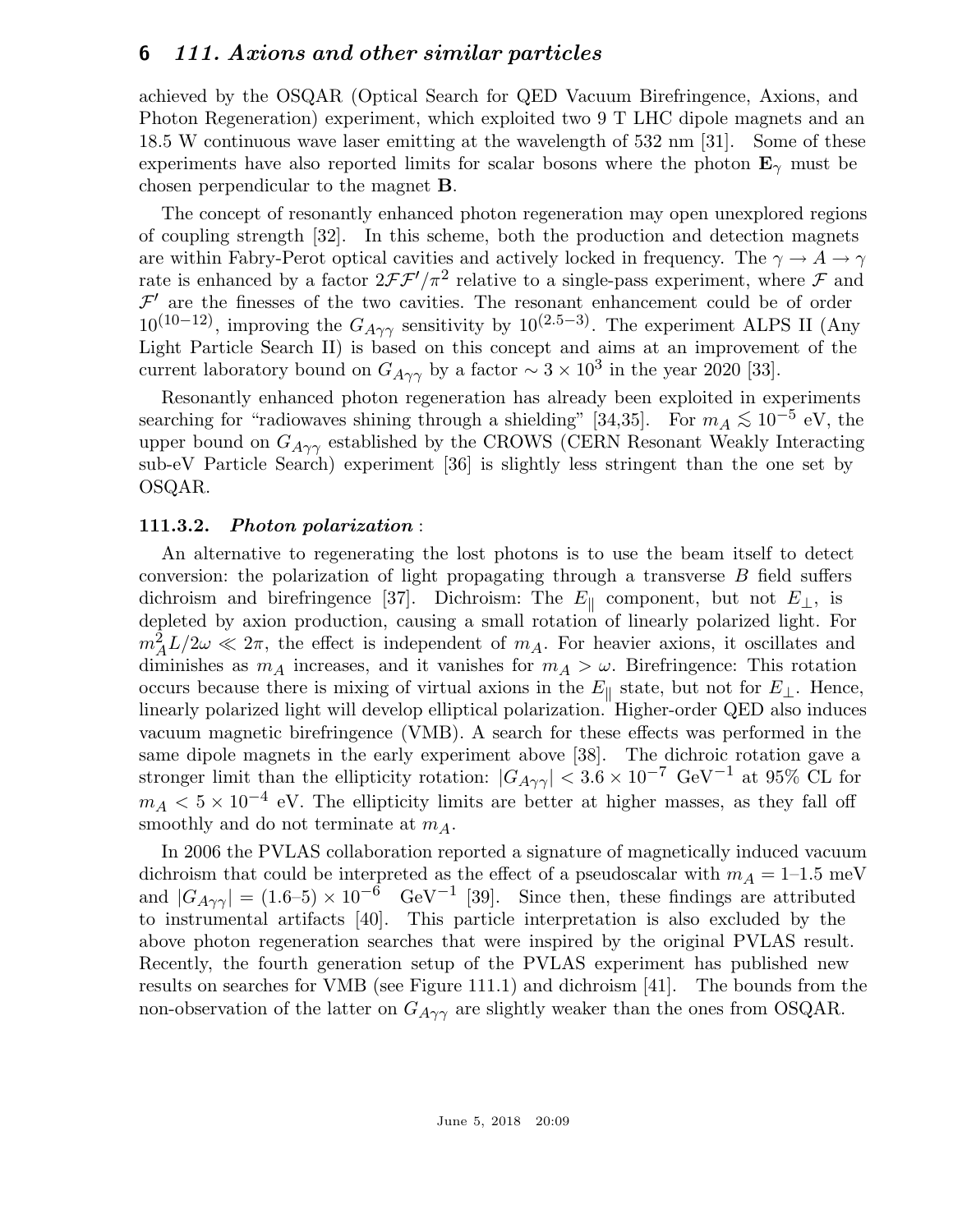#### 111.3.3. Long-range forces :

New bosons would mediate long-range forces, which are severely constrained by "fifth force" experiments [42]. Those looking for new mass-spin couplings provide significant constraints on pseudoscalar bosons [43]. Presently, the most restrictive limits are obtained from combining long-range force measurements with stellar cooling arguments [44]. For the moment, any of these limits are far from realistic values expected for axions. Still, these efforts provide constraints on more general low-mass bosons.

Recently, a method was proposed that can extend the search for axion-mediated spin-dependent forces by several orders of magnitude [45]. By combining techniques used in nuclear magnetic resonance and short-distance tests of gravity, this method appears to be sensitive to axions in the  $\mu$ eV – meV mass range, independent of the cosmic axion abundance, if axions have a CP-violating interaction with nuclei as large as the current experimental bound on the electric dipole moment of the neutron allows.

# 111.4. Axions from Astrophysical Sources

### 111.4.1. Stellar energy-loss limits :

Low-mass weakly-interacting particles (neutrinos, gravitons, axions, baryonic or leptonic gauge bosons, etc.) are produced in hot astrophysical plasmas, and can thus transport energy out of stars. The coupling strength of these particles with normal matter and radiation is bounded by the constraint that stellar lifetimes or energy-loss rates not conflict with observation [46–48].

We begin this discussion with our Sun and concentrate on hadronic axions. They are produced predominantly by the Primakoff process  $\gamma + Ze \rightarrow Ze + A$ . Integrating over a standard solar model yields the axion luminosity [49]

$$
L_A = G_{10}^2 \, 1.85 \times 10^{-3} \, L_\odot \,, \tag{111.12}
$$

where  $G_{10} = |G_{A\gamma\gamma}| \times 10^{10}$  GeV. The maximum of the spectrum is at 3.0 keV, the average at 4.2 keV, and the number flux at Earth is  $G_{10}^2$  3.75 × 10<sup>11</sup> cm<sup>-2</sup> s<sup>-1</sup>. The solar photon luminosity is fixed, so axion losses require enhanced nuclear energy production and thus enhanced neutrino fluxes. The all-flavor measurements by SNO together with a standard solar model imply  $L_A \lesssim 0.10 L_{\odot}$ , corresponding to  $G_{10} \lesssim 7$  [50], mildly superseding a similar limit from helioseismology [51]. Recently, the limit was improved to  $G_{10} < 4.1$  (at  $3\sigma$ ), see Figure 111.1 (Sun), exploiting a new statistical analysis that combined helioseismology (sound speed, surface helium and convective radius) and solar neutrino observations, including theoretical and observational errors, and accounting for tensions between input parameters of solar models, in particular the solar element abundances [52].

A more restrictive limit derives from globular-cluster (GC) stars that allow for detailed tests of stellar-evolution theory. The stars on the horizontal branch (HB) in the color-magnitude diagram have reached helium burning with a core-averaged energy release of about 80 erg g<sup>-1</sup> s<sup>-1</sup>, compared to Primakoff axion losses of  $G_{10}^2$  30 erg g<sup>-1</sup> s<sup>-1</sup>. The accelerated consumption of helium reduces the HB lifetime by about  $80/(80+30 G_{10}^2)$ .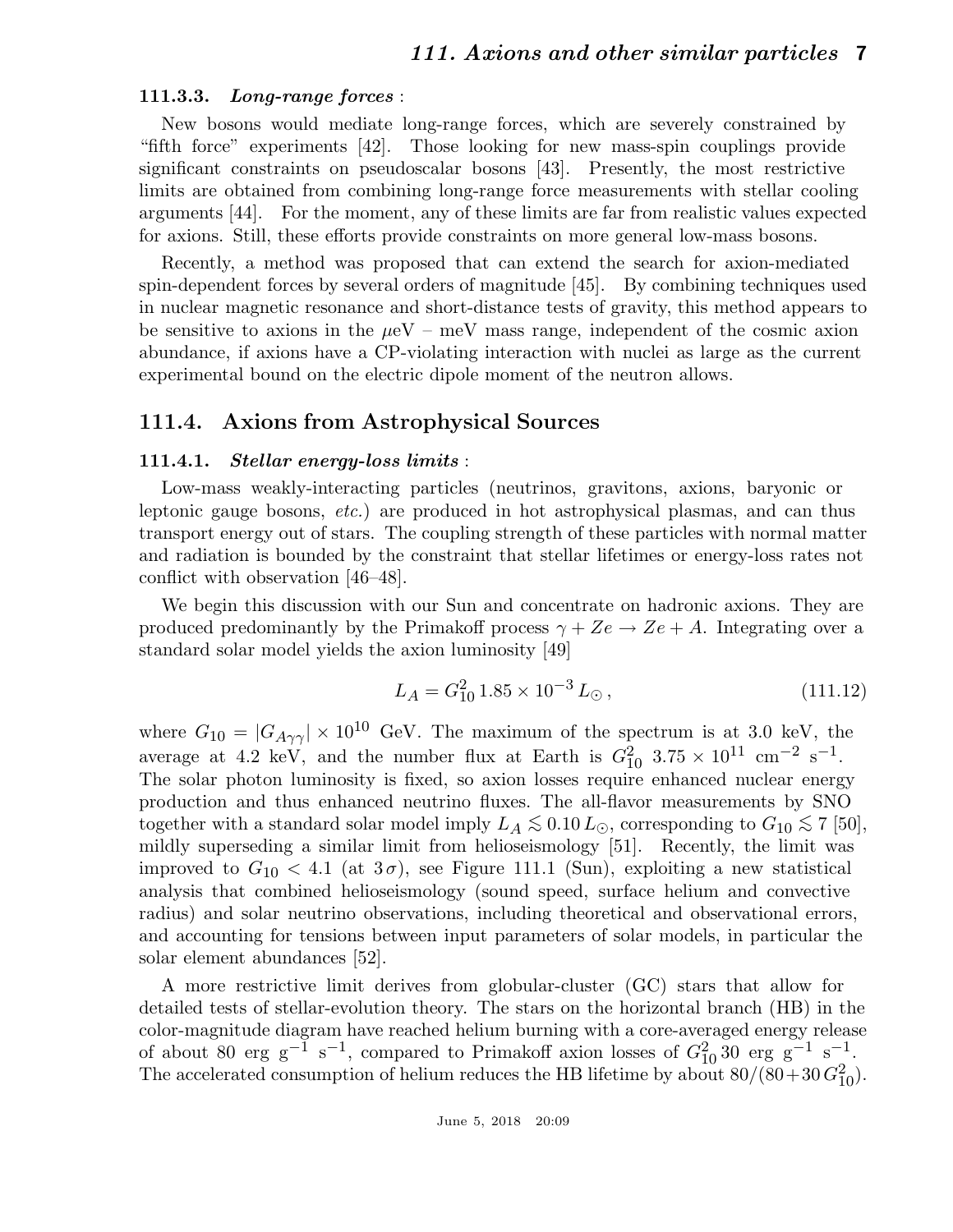Number counts of HB stars in a large sample of 39 Galactic GCs compared with the number of red giants (that are not much affected by Primakoff losses) give a weak indication of non-standard losses which may be accounted by Primakoff-like axion emission, if the photon coupling is in the range  $|G_{A\gamma\gamma}| = (2.9 \pm 1.8) \times 10^{-11} \text{ GeV}^{-1}$  [53]. Still, the upper bound found in this analysis,

$$
|G_{A\gamma\gamma}| < 6.6 \times 10^{-11} \,\text{GeV}^{-1} \,(95\% \,\text{CL}),\tag{111.13}
$$

represents the strongest limit on  $G_{A\gamma\gamma}$  for a wide mass range, see Figure 111.1.



Figure 111.2: Exclusion ranges as described in the text. The intervals in the bottom row are the approximate ADMX and CAST search ranges. Limits on coupling strengths are translated into limits on  $m_A$  and  $f_A$  using the KSVZ values for the coupling strengths, if not indicated otherwise. The "Beam Dump" bar is a rough representation of the exclusion range for standard or variant axions. The limits for the axion-electron coupling are determined for the DFSZ model with an axion-electron coupling corresponding to  $\sin^2 \beta = 1/2$ .

We translate the conservative constraint, Equation 111.13, on  $G_{A\gamma\gamma}$  to  $f_A >$  $3.4 \times 10^7$  GeV ( $m_A < 0.2$  eV), using  $E/N = 0$  as in the KSVZ model, and show the

June 5, 2018 20:09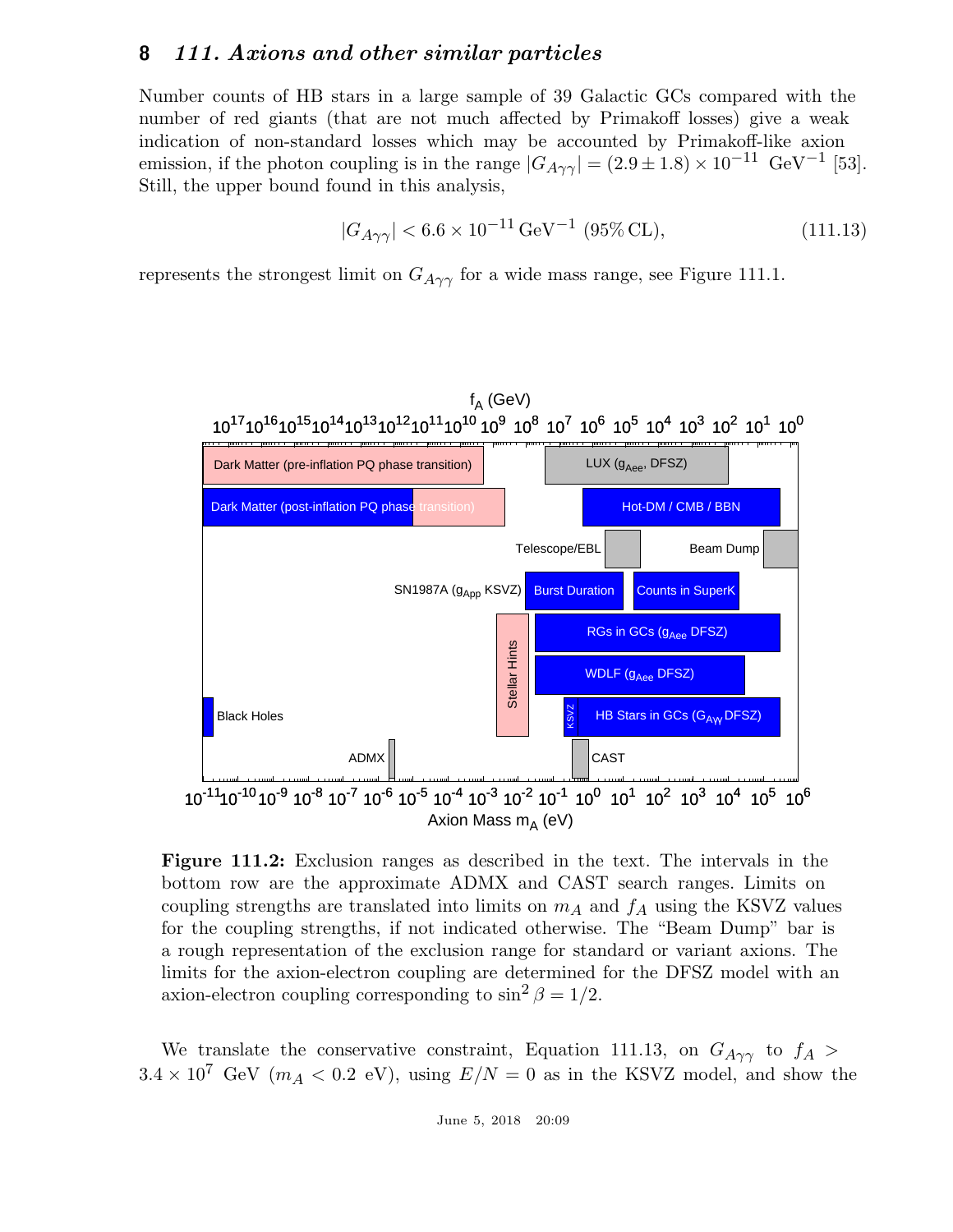excluded range in Figure 111.2. For the DFSZ model with  $E/N = 8/3$ , the corresponding limits are slightly less restrictive,  $f_A > 1.3 \times 10^7$  GeV ( $m_A < 0.5$  eV).

If axions couple directly to electrons, the dominant emission processes are atomic axio-recombination and axio-deexcitation, axio-bremsstrahlung in electron-ion or electronelectron collisions, and Compton scattering [54]. Stars in the red giant (RG) branch of the color-magnitude diagram of GCs are particularly sensitive to these processes. In fact, they would lead to an extension of the latter to larger brightness. A recent analysis provided high-precision photometry for the Galactic globular cluster M5 (NGC 5904), allowing for a detailed comparison between the observed tip of the RG branch with predictions based on state-of-the-art stellar evolution theory [55]. It was found that, within the uncertainties, the observed and predicted tip of the RG branch brightness agree reasonably well within uncertainties, leading to the bound

$$
\alpha_{Aee} < 1.5 \times 10^{-26} \quad (95\% \text{ CL}), \tag{111.14}
$$

implying an upper bound on the axion mass in the DFSZ model,

$$
m_A \sin^2 \beta < 15 \, \text{meV} \quad (95\% \, \text{CL}), \tag{111.15}
$$

see Figure 111.2. Intriguingly, the agreement would improve with a small amount of extra cooling that slightly postpones helium ignition, prefering an electron coupling around  $\alpha_{Aee} \sim 2.8 \times 10^{-27}$ , corresponding to  $m_A \sin^2 \beta \sim 7$  meV.

Bremsstrahlung is also efficient in white dwarfs (WDs), where the Primakoff and Compton processes are suppressed by the large plasma frequency. A comparison of the predicted and observed luminosity function of WDs can be used to put limits on  $\alpha_{Aee}$  [56]. A recent analysis, based on detailed WD cooling treatment and new data on the WD luminosity function (WDLF) of the Galactic Disk, found that electron couplings above  $\alpha_{Aee} \gtrsim 6 \times 10^{-27}$ , corresponding to a DFSZ axion mass  $m_A \sin^2 \beta \gtrsim 10$  meV, are disfavoured [57], see Figure 111.2. Lower couplings can not be discarded from the current knowledge of the WDLF of the Galactic Disk. On the contrary, features in some WDLFs can be interpreted as suggestions for electron couplings in the range  $4.1 \times 10^{-28} \leq \alpha_{Aee} \leq 3.7 \times 10^{-27}$ , corresponding to 2.5 meV  $\lesssim m_A \sin^2 \beta \lesssim 7.5$  meV [57,58]. For pulsationally unstable WDs (ZZ Ceti stars), the period decrease  $\dot{P}/P$  is a measure of the cooling speed. The corresponding observations of the pulsating WDs G117-B15A and R548 imply additional cooling that can be interpreted also in terms of similar axion losses [59].

Similar constraints derive from the measured duration of the neutrino signal of the supernova SN 1987A. Numerical simulations for a variety of cases, including axions and Kaluza-Klein gravitons, reveal that the energy-loss rate of a nuclear medium at the density  $3 \times 10^{14}$  g cm<sup>-3</sup> and temperature 30 MeV should not exceed about  $1 \times 10^{19}$  erg g<sup>-1</sup> s<sup>-1</sup> [47]. The energy-loss rate from nucleon bremsstrahlung,  $N + N \rightarrow N + N + A$ , is  $(C_N/2f_A)^2(T^4/\pi^2m_N) F$ . Here F is a numerical factor that represents an integral over the dynamical spin-density structure function because axions couple to the nucleon spin. For realistic conditions, even after considerable effort, one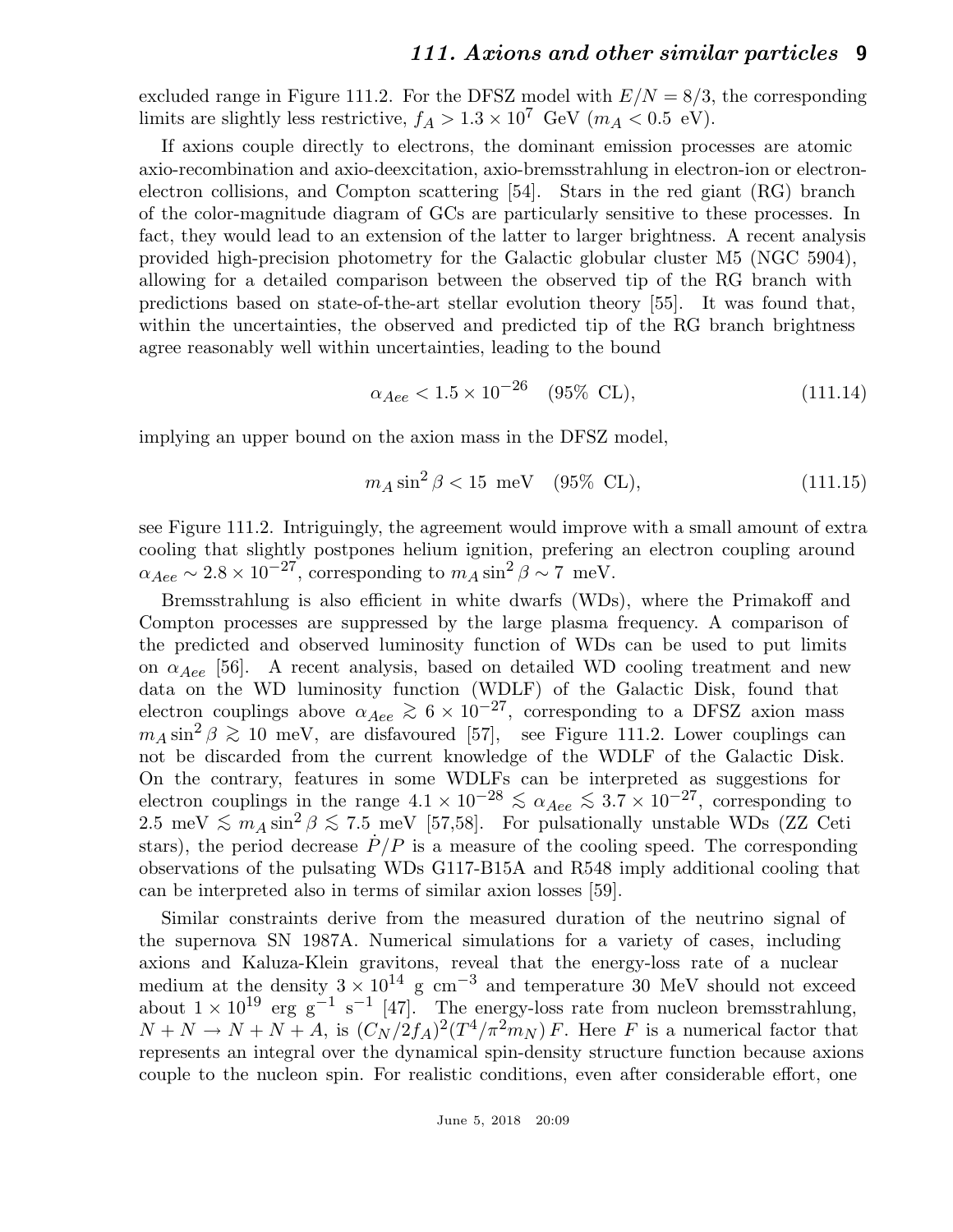is limited to a heuristic estimate leading to  $F \approx 1$  [48]. The SN 1987A limits are of particular interest for hadronic axions where the bounds on  $\alpha_{Aee}$  are moot. Using a proton fraction of 0.3,  $g_{Ann} = 0$ ,  $F = 1$ , and  $T = 30$  MeV, one finds  $f_A \gtrsim 4 \times 10^8$  GeV and  $m_A \lesssim 16$  meV [48], see Figure 111.2. A more detailed numerical calculation [60] with state of the art SN models, again assuming  $g_{Ann} = 0$ , found that a coupling larger than  $|g_{App}| \gtrsim 6 \times 10^{-10}$ , would shorten significantly the timescale of the neutrino emission. This result is, not surprisingly, rather close to the estimate in Ref. [48].

The case of a general axion model, interacting with both protons and neutrons, is more complicated. A numerical study in Ref. [61], using the same SN models exploited in Ref. [60], inferred that the combination  $g_{App}^2 + g_{Ann}^2$  would be the most appropriate to describe the axion interaction with the nuclear medium, in the regions where the axion emission rate is peaked. In combination with the results in Ref. [60], this suggests the bound

$$
g_{App}^2 + g_{Ann}^2 < 3.6 \times 10^{-19} \,. \tag{111.16}
$$

Note, however, that no conclusion was drawn in Ref. [60] in terms of a robust constraint from SN 1987A, and that Equation 111.16 should be taken as an indicative result, in absence of a more definite study.

If axions interact sufficiently strongly they are trapped. Only about three orders of magnitude in  $g_{ANN}$  or  $m_A$  are excluded, a range shown somewhat schematically in Figure 111.2. For even larger couplings, the axion flux would have been negligible, yet it would have triggered additional events in the detectors, excluding a further range [62]. A possible gap between these two SN 1987A arguments was discussed as the "hadronic axion window" under the assumption that  $G_{A\gamma\gamma}$  was anomalously small [63]. This range is now excluded by hot dark matter bounds (see below).

There is another hint for excessive stellar energy losses from the neutron star (NS) in the supernova remnant Cassiopeia A (Cas A): its surface temperature measured over 10 years reveals an unusually fast cooling rate. This may be interpreted as a hint for extra cooling by axion neutron bremsstrahlung, requiring a coupling to the neutron of size [64]

$$
g_{Ann}^{2} = (1.4 \pm 0.5) \times 10^{-19}
$$
\n(111.17)

corresponding to an axion mass

$$
m_A = (2.3 \pm 0.4) \,\text{meV}/C_n,\tag{111.18}
$$

see Figure 111.2. The hint is compatible with the state-of-the-art upper limit on this coupling,

$$
g_{Ann}^2 < 6 \times 10^{-19},\tag{111.19}
$$

from NS cooling [65]. In fact, as recently pointed out, the more rapid cooling of the superfluid core in the neutron star may also arise from a phase transition of the neutron condensate into a multicomponent state [66].

Recently, it has been pointed out that the hints of excessive cooling of WDs, RGs and HB stars can be explained at one stroke by an ALP coupling to electrons and photons,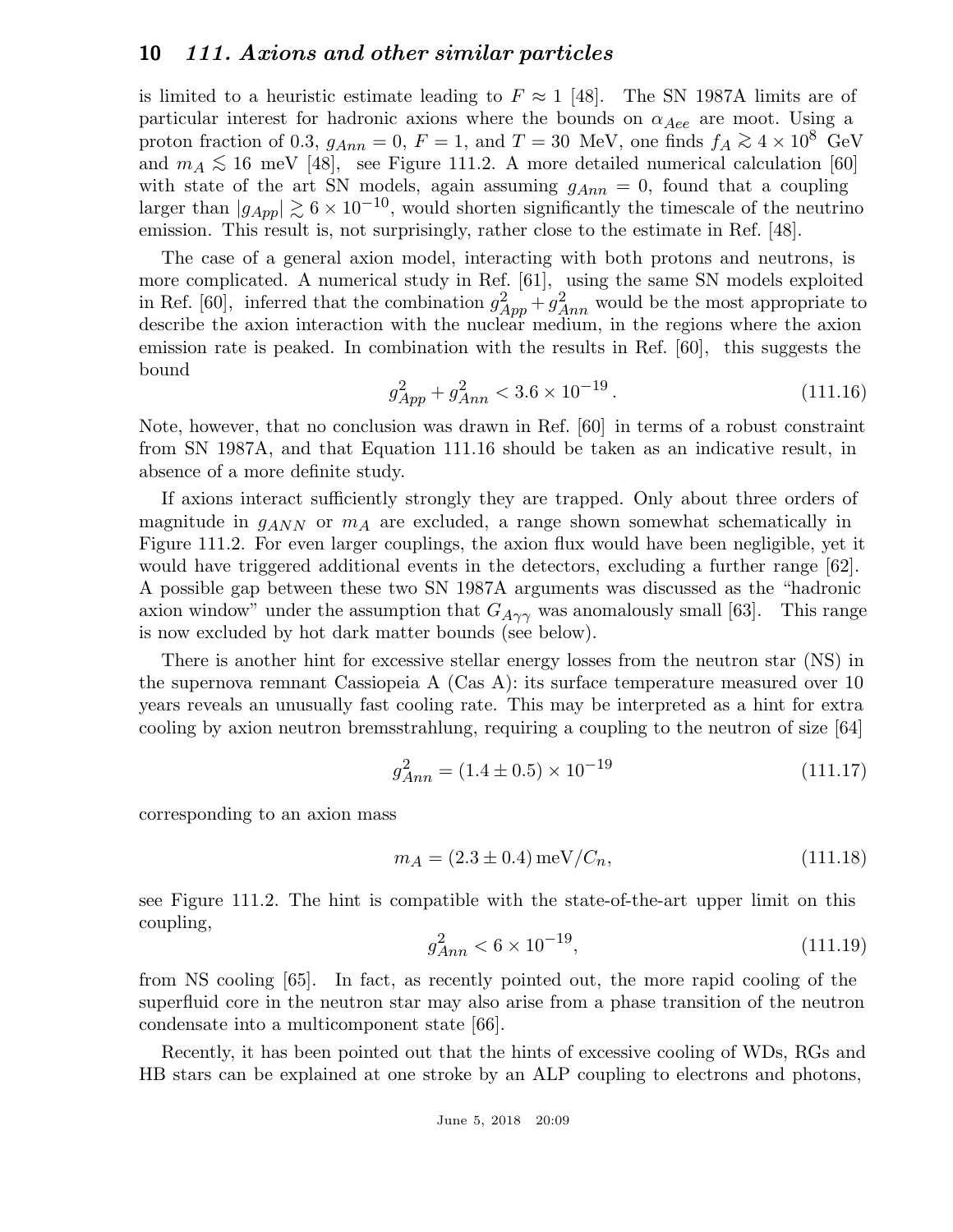with couplings  $g_{Aee} \sim 1.5 \times 10^{-13}$  and  $|G_{A\gamma\gamma}| \sim 1.4 \times 10^{-11} \text{ GeV}^{-1}$ , respectively [61,67]. Intriguingly, good fits to the data can be obtained employing the DFSZ axion with a mass in the range  $2.4 \text{ meV} \lesssim m_A \lesssim 20 \text{ meV}$  (2 $\sigma$ ), if the SN 1987A constraint is taken into account [61], see Figure 111.2.

Finally, let us note that if the interpretation of the various hints for additional cooling of stars reported in this section in terms of emission of axions with  $m_A \sim meV$  were correct, SNe would lose a large fraction of their energy as axions. This would lead to a diffuse SN axion background in the universe with an energy density comparable to the extra-galactic background light [68]. However, there is no apparent way of detecting it or the axion burst from the next nearby SN. On the other hand, neutrino detectors such as IceCube, Super-Kamiokande or a future mega-ton water Cerenkov detector will probe exactly the mass region of interest by measuring the neutrino pulse duration of the next galactic SN [60].

#### 111.4.2. Searches for solar axions and ALPs :

Instead of using stellar energy losses to derive axion limits, one can also search directly for these fluxes, notably from the Sun. The main focus has been on axion-like particles with a two-photon vertex. They are produced by the Primakoff process with a flux given by Equation 111.12 and an average energy of 4.2 keV, and can be detected at Earth with the reverse process in a macroscopic B-field ("axion helioscope") [5]. In order to extend the sensitivity in mass towards larger values, one can endow the photon with an effective mass in a gas,  $m_{\gamma} = \omega_{\text{plas}}$ , thus matching the axion and photon dispersion relations [69].

An early implementation of these ideas used a conventional dipole magnet, with a conversion volume of variable-pressure gas with a xenon proportional chamber as x-ray detector [70]. The conversion magnet was fixed in orientation and collected data for about 1000 s/day. Axions were excluded for  $|G_{A\gamma\gamma}| < 3.6 \times 10^{-9}$  GeV<sup>-1</sup> for  $m_A < 0.03$  eV, and  $|G_{A\gamma\gamma}| < 7.7 \times 10^{-9}$  GeV<sup>-1</sup> for  $0.03 < m_A < 0.11$  eV at 95% CL.

Later, the Tokyo axion helioscope used a superconducting magnet on a tracking mount, viewing the Sun continuously. They reported  $|G_{A\gamma\gamma}| < 6 \times 10^{-10}$  GeV<sup>-1</sup> for  $m_A < 0.3$  eV [71]. This experiment was recommissioned and a similar limit for masses around 1 eV was reported [72].

The most recent helioscope CAST (CERN Axion Solar Telescope) uses a decommissioned LHC dipole magnet on a tracking mount. The hardware includes grazing-incidence x-ray optics with solid-state x-ray detectors, as well as a novel x-ray Micromegas position-sensitive gaseous detector. CAST has established a 95% CL limit  $|G_{A\gamma\gamma}| < 6.6 \times 10^{-11}$  GeV<sup>-1</sup> for  $m_A < 0.02$  eV [73], exploiting a IAXO (see below) pathfinder system. To cover larger masses, the magnet bores are filled with a gas at varying pressure. The runs with <sup>4</sup>He cover masses up to about 0.4 eV [74], providing the <sup>4</sup>He limits shown in Figure 111.1. To cover yet larger masses,  ${}^{3}$ He was used to achieve a larger pressure at cryogenic temperatures. Limits up to 1.17 eV allowed CAST to "cross the axion line" for the KSVZ model [75], see Figure 111.1.

Dark matter direct detection experiments searching for dark matter consisting of weakly interacting massive particles, such as EDELWEISS-II, LUX, and XENON100,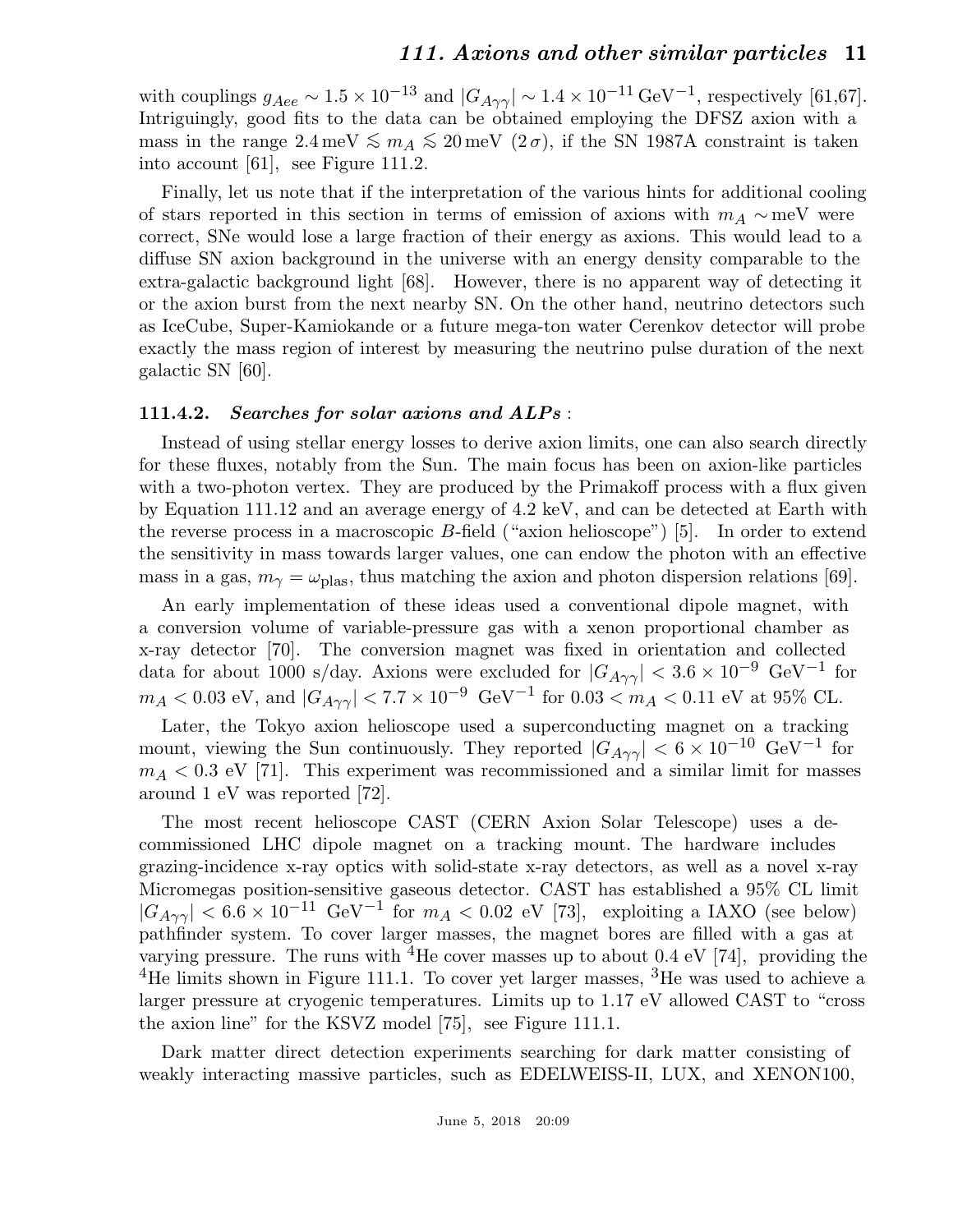have also the capability to search for solar axions and ALPs [76,77]. Recently, the LUX experiment [77] has put a bound on the axion-electron coupling constant by exploiting the axio-electric effect in liquid xenon,

$$
g_{Aee} < 3.5 \times 10^{-12} \quad (90\% \text{ CL}), \tag{111.20}
$$

excluding the DFSZ model with  $m_A \sin^2 \beta > 0.12 \text{ eV}$ , cf. see Figure 111.2.

Going to yet larger masses in a helioscope search is not well motivated because of the cosmic hot dark matter bound of  $m_A \lesssim 1$  eV (see below). Sensitivity to  $\sin^2\theta$  and  $\sin^2\theta$  and  $\sin^2\theta$  are the set of  $\theta$ significantly smaller values of  $G_{A\gamma\gamma}$  can be achieved with a next-generation axion helioscope with a much larger magnetic-field cross section. Realistic design options for this "International Axion Observatory" (IAXO) have been studied in some detail [78]. Such a next-generation axion helioscope may also push the sensitivity in the product of couplings to photons and to electrons,  $G_{A\gamma\gamma}g_{Aee}$ , into a range beyond stellar energy-loss limits and test the hypothesis that WD, RG, and HB cooling is dominated by axion emission [61,79].

Other Primakoff searches for solar axions and ALPs have been carried out using crystal detectors, exploiting the coherent conversion of axions into photons when the axion angle of incidence satisfies a Bragg condition with a crystal plane [80]. However, none of these limits is more restrictive than the one derived from the constraint on the solar axion luminosity  $(L_A \lesssim 0.10 L_{\odot})$  discussed earlier.

Another idea is to look at the Sun with an x-ray satellite when the Earth is in between. Solar axions and ALPs would convert in the Earth magnetic field on the far side and could be detected [81]. The sensitivity to  $G_{A\gamma\gamma}$  could be comparable to CAST, but only for much smaller  $m_A$ . Deep solar x-ray measurements with existing satellites, using the solar magnetosphere as conversion region, have reported preliminary limits on  $G_{A\gamma\gamma}$  [82].

#### 111.4.3. Conversion of astrophysical photon fluxes :

Large-scale B fields exist in astrophysics that can induce axion-photon oscillations. In practical cases, B is much smaller than in the laboratory, whereas the conversion region L is much larger. Therefore, while the product  $BL$  can be large, realistic sensitivities are usually restricted to very low-mass particles, far away from the "axion band" in a plot like Figure 111.1.

One example is SN 1987A, which would have emitted a burst of axion-like particles (ALPs) due to the Primakoff production in its core. They would have partially converted into  $\gamma$ -rays in the galactic B-field. The lack of a gamma-ray signal in the GRS instrument of the SMM satellite in coincidence with the observation of the neutrinos emitted from SN1987A therefore provides a strong bound on their coupling to photons [83]. Recently, this bound has been revisited and the underlying physics has been brought to the current state-of-the-art, as far as modelling of the supernova and the Milky-Way magnetic field are concerned, resulting in the limit [84]

$$
|G_{A\gamma\gamma}| < 5.3 \times 10^{-12} \text{ GeV}^{-1}
$$
, for  $m_A \lesssim 4.4 \times 10^{-10} \text{ eV}$ .

June 5, 2018 20:09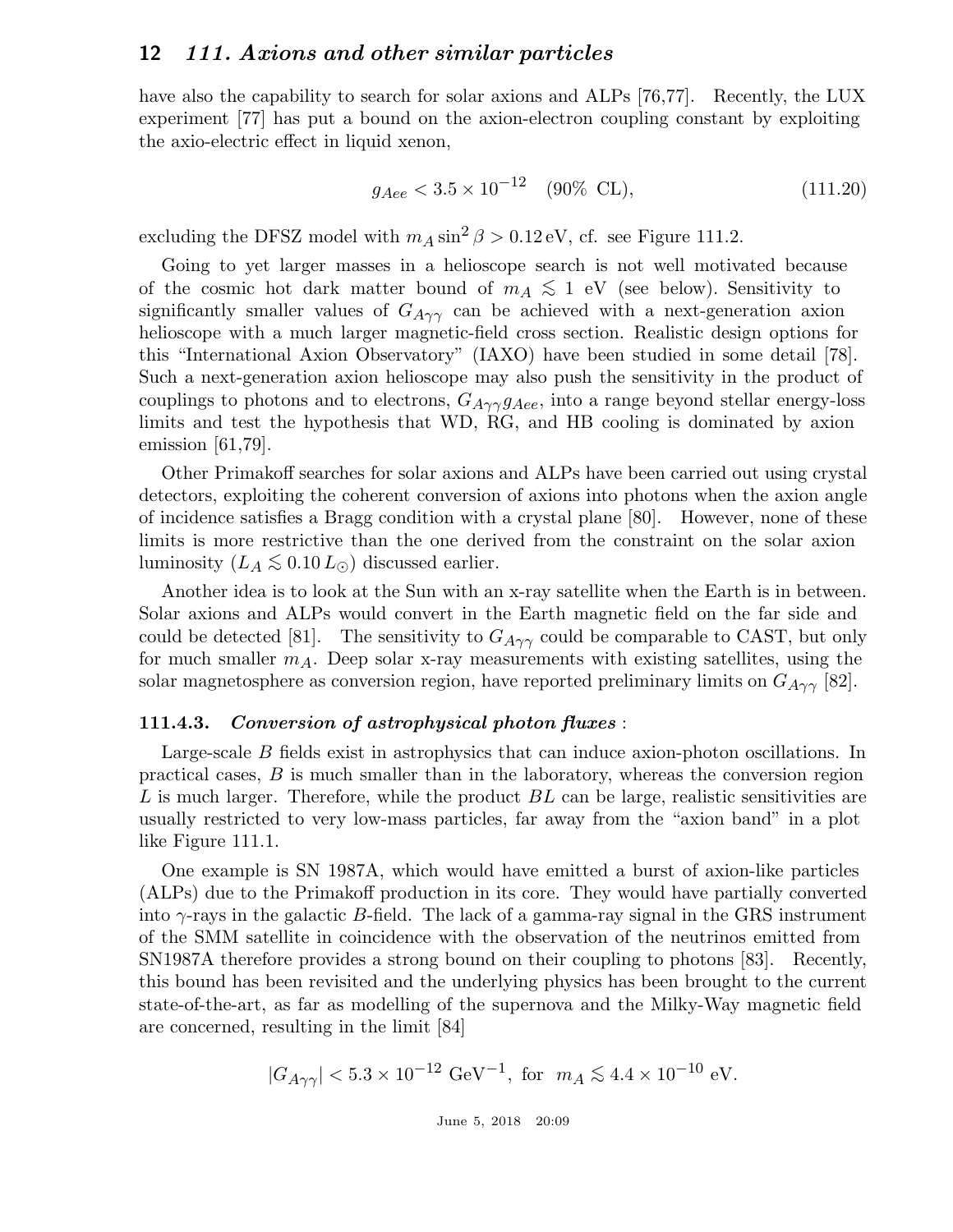Magnetically induced oscillations between photons and axion-like particles (ALPs) can modify the photon fluxes from distant sources in various ways, featuring (i) frequencydependent dimming, (ii) modified polarization, and (iii) avoiding absorption by propagation in the form of axions.

For example, dimming of SNe Ia could influence the interpretation in terms of cosmic acceleration [85], although it has become clear that photon-ALP conversion could only be a subdominant effect [86]. Searches for linearly polarised emission from magnetised white dwarfs [87] and changes of the linear polarisation from radio galaxies (see, e.g., Ref. [88]) provide limits close to  $G_{A\gamma\gamma} \sim 10^{-11} \text{ GeV}^{-1}$ , for masses  $m_A \lesssim 10^{-7} \text{ eV}^{-1}$ and  $m_A \lesssim 10^{-15}$  eV, respectively, albeit with uncertainties related to the underlying assumptions. Even stronger limits,  $G_{A\gamma\gamma} \lesssim 2 \times 10^{-13} \text{ GeV}^{-1}$ , for  $m_A \lesssim 10^{-14} \text{ eV}$ , have been obtained by exploiting high-precision measurements of quasar polarisations [89].

Remarkably, it appears that the universe could be too transparent to TeV  $\gamma$ -rays that should be absorbed by pair production on the extra-galactic background light [90]. The situation is not conclusive at present [91], but the possible role of photon-ALP oscillations in TeV  $\gamma$ -ray astronomy is tantalizing [92]. Fortunately, the region in ALP parameter space,  $G_{A\gamma\gamma} \sim 10^{-12} - 10^{-10} \text{ GeV}^{-1}$  for  $m_A \lesssim 10^{-7} \text{ eV}$  [93], required to explain the anomalous TeV transparency of the universe, could be conceivably probed by the next generation of laboratory experiments (ALPS II) and helioscopes (IAXO) mentioned above. This parameter region can also be probed by searching for an irregular behavior of the gamma ray spectrum of distant active galactic nuclei (AGN), expected to arise from photon-ALP mixing in a limited energy range. The H.E.S.S. collaboration has set a limit of  $|G_{A\gamma\gamma}| \lesssim 2.1 \times 10^{-11} \text{ GeV}^{-1}$ , for  $1.5 \times 10^{-8} \text{ eV} \lesssim m_A \lesssim 6.0 \times 10^{-8} \text{ eV}$ ,<br>from the new electron of an imagela helectron of the maximum of the AGN PKG from the non-observation of an irregular behavior of the spectrum of the AGN PKS 2155 [94], see Figure 111.1. Recently, the Fermi-LAT collaboration has put an even more stringent limit on the ALP-photon coupling [95] from observations of the gamma ray spectrum of NGC 1275, the central galaxy of the Perseus cluster, see Figure 111.1.

At smaller masses,  $m_A \lesssim 10^{-12} \text{ eV}$ , galaxy clusters become highly efficient at interconverting ALPs and photons at x-ray energies. Constraints on spectral irregularities in the spectra of luminous x-ray sourced located in or behind galaxy clusters then lead to stringent upper limits on the ALP-photon coupling. Using Chandra and XMM-Newton observations of several local sources in galaxy clusters (Hydra A, M87, NGC 1275, NGC 3862, Seyfert galaxy 2E3140) leads to bounds  $|G_{A\gamma\gamma}| \lesssim 1.5 \times 10^{-12} \text{ GeV}^{-1}$  [96].

#### 111.4.4. Superradiance of black holes:

Light bosonic fields such as axions or ALPs can affect the dynamics and gravitational wave emission of rapidly rotating astrophysical black holes through the superradiance mechanism. When their Compton wavelength is of order of the black hole size, they form gravitational bound states around the black hole. Their occupation number grows exponentially by extracting energy and angular momentum from the black hole, forming a coherent axion or ALP bound state emitting gravitational waves. When accretion cannot replenish the spin of the black hole, superradiance dominates the black hole spin evolution; this is true for both supermassive and stellar mass black holes. The existence of destabilizing light bosonic fields thus leads to gaps in the mass vs. spin plot of rotating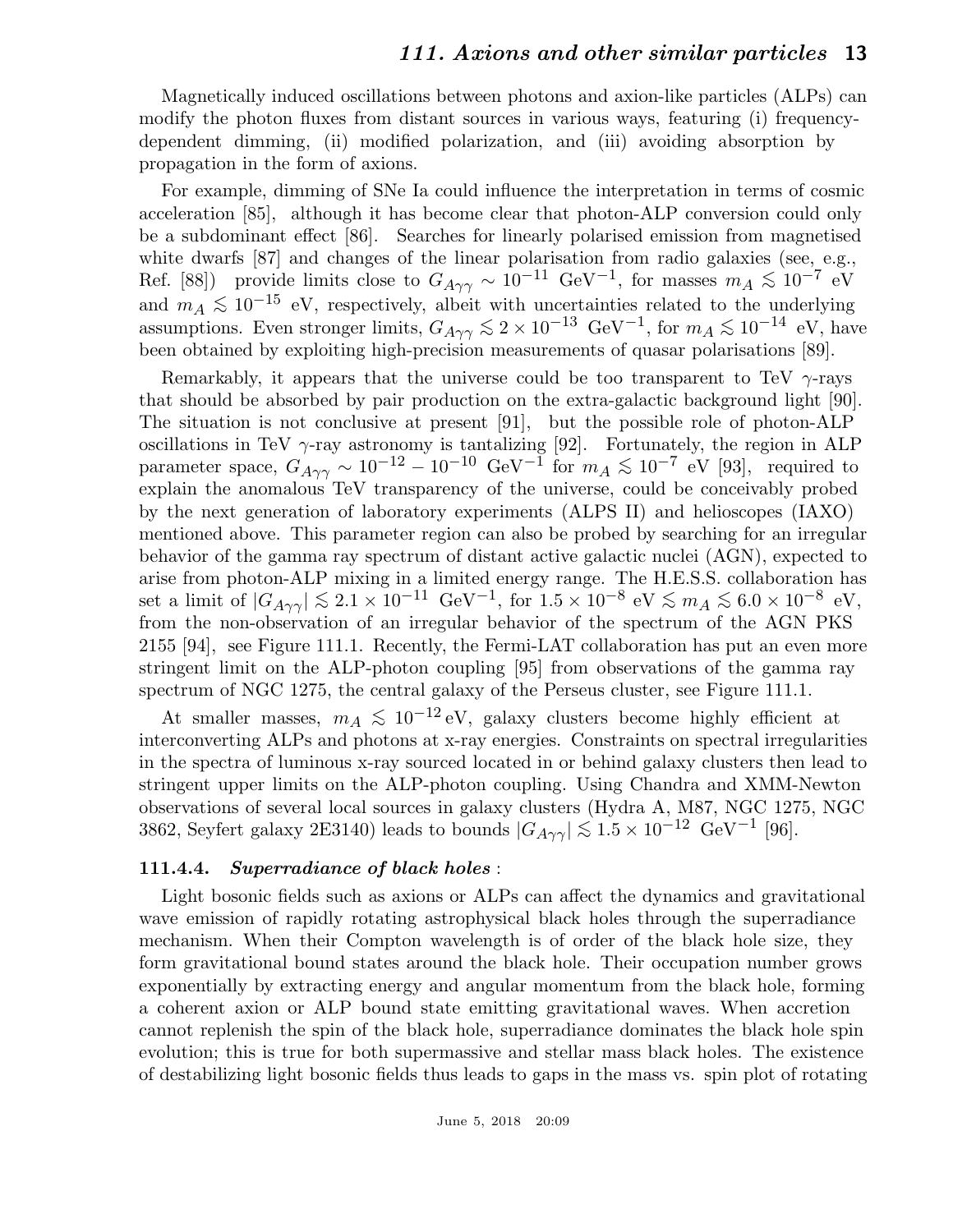black holes. Stellar black hole spin measurements exploiting well-studied binaries and two independent techniques exclude a mass range  $6 \times 10^{-13}$  eV  $\lt m_A < 2 \times 10^{-11}$  eV at 2 $\sigma$ , which for the axion excludes  $3 \times 10^{17} \text{ GeV} < f_A < 1 \times 10^{19} \text{ GeV}$  [97]. These bounds apply when gravitational interactions dominate over the axion self-interaction, which is true for the QCD axion in this mass range. Long lasting, monochromatic gravitational wave signals, which can be distinguished from ordinary astrophysical sources by their clustering in a narrow frequency range, are expected to be produced by axions or ALPs annihilating to gravitons. Gravitational waves could also be sourced by axions/ALPs transitioning between gravitationally bound levels. Accordingly, the gravitational wave detector Advanced LIGO should be sensitive to the axion in the  $m_A \lesssim 10^{-10}$  eV region. LIGO measurements of black hole spins in binary merger events could also provide statistical evidence for the presence of an axion [98]. Similar signatures could arise for supermassive black holes for particle with masses  $\lesssim 10^{-15}$  eV. Gravitational waves from such sources could be detected at lower-frequency observatories such as LISA.

# 111.5. Cosmic Axions

### 111.5.1. Cosmic axion populations :

In the early universe, axions are produced by processes involving quarks and gluons [99]. After color confinement, the dominant thermalization process is  $\pi + \pi \leftrightarrow \pi + A$  [23]. The resulting axion population would contribute a hot dark matter component in analogy to massive neutrinos. Cosmological precision data provide restrictive constraints on a possible hot dark-matter fraction that translate into  $m_A \lesssim 1$  eV [100], but in detail depend on the used data set and assumed cosmological model. In the future, data from a EUCLID-like survey combined with Planck CMB data can detect hot dark matter axions with a mass  $m_A \gtrsim 0.15 \,\text{eV}$  at very high significance [101].

For  $m_A \gtrsim 20$  eV, axions decay fast on a cosmic time scale, removing the axion population while injecting photons. This excess radiation provides additional limits up to very large axion masses [102]. An anomalously small  $G_{A\gamma\gamma}$  provides no loophole because suppressing decays leads to thermal axions overdominating the mass density of the universe.

The main cosmological interest in axions derives from their possible role as cold dark matter (CDM). In addition to thermal processes, axions are abundantly produced by the "re-alignment mechanism" [103].

The axion dark matter abundance crucially depends on the cosmological history. Let us first consider the so called *pre-inflationary PQ symmetry breaking scenario*, in which the PQ symmetry is broken before and during inflation and not restored afterwards. After the breakdown of the PQ symmetry, the axion field relaxes somewhere in the bottom of the "mexican hat" potential. Near the QCD epoch, topological fluctuations of the gluon fields such as instantons explicitly break the PQ symmetry. This tilting of the"mexican hat" drives the axion field toward the CP-conserving minimum, thereby exciting coherent oscillations of the axion field that ultimately represent a condensate of CDM. The fractional cosmic mass density in this homogeneous field mode, created by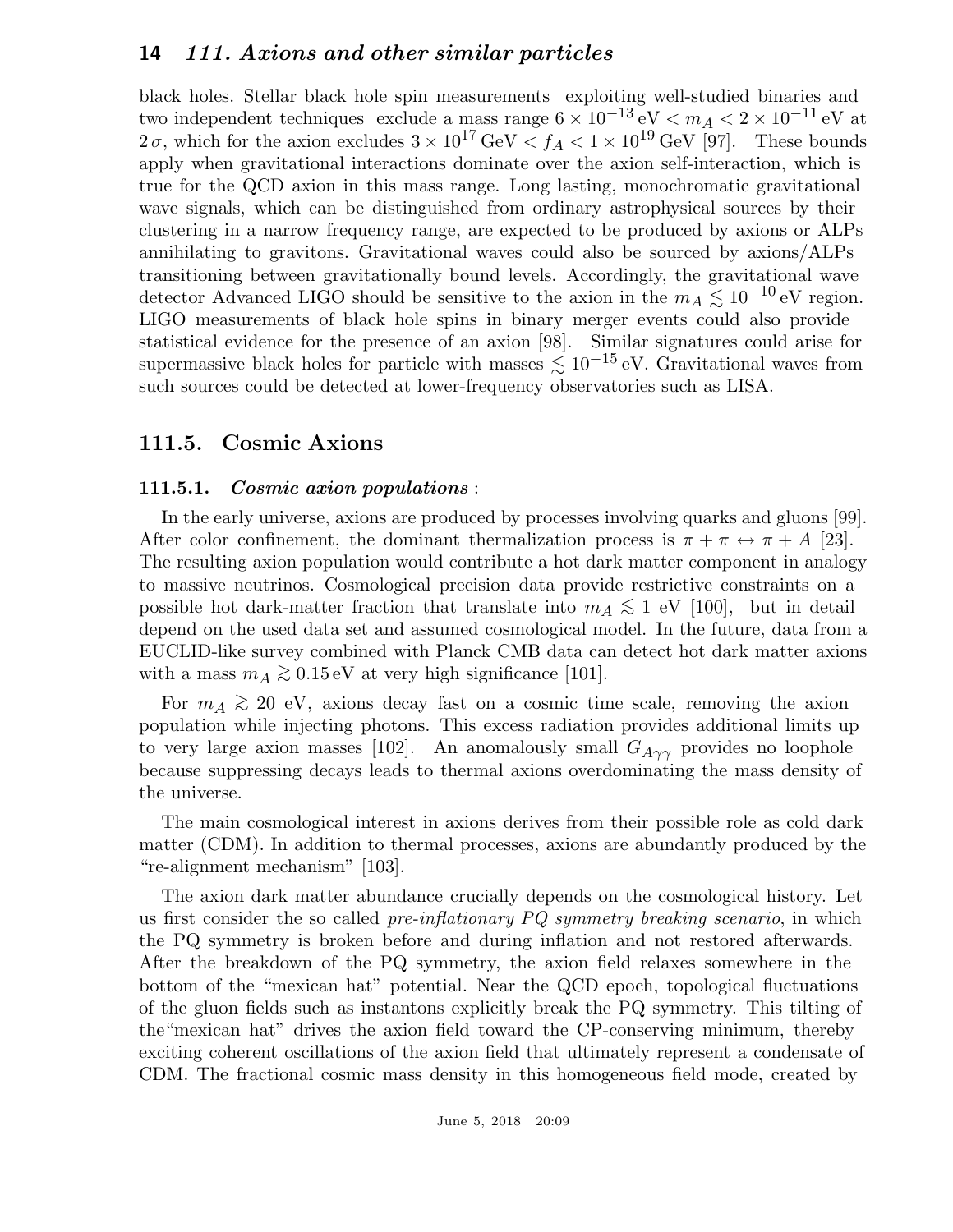this "vacuum realignment" (vr) mechanism, is [12,104,105,106],

$$
\Omega_A^{\rm vr} h^2 \approx 0.12 \left( \frac{f_A}{9 \times 10^{11} \text{ GeV}} \right)^{1.165} F \bar{\Theta}_i^2
$$
\n
$$
\approx 0.12 \left( \frac{6 \text{ } \mu \text{eV}}{m_A} \right)^{1.165} F \Theta_i^2 ,\tag{111.21}
$$

where h is the present-day Hubble expansion parameter in units of 100 km s<sup>-1</sup> Mpc<sup>-1</sup>, and  $-\pi \leq \Theta_i \leq \pi$  is the initial "misalignment angle" relative to the CP-conserving position attained in the causally connected region which evolved into today's observable universe.  $F = F(\Theta_i, f_A)$  is a factor accounting for anharmonicities in the axion potential. For  $F\Theta_1^2 = \mathcal{O}(1)$ ,  $m_A$  should be above ~ 6  $\mu$ eV in order that the cosmic axion density does not exceed the observed CDM density,  $\Omega_{\rm CDM} h^2 = 0.12$ . However, much smaller axion masses (much higher PQ scales) are still possible if the initial value  $\Theta_i$  just happens to be small enough in today's observable universe ("anthropic axion window" [107]) .

Since the axion field is then present during inflation and thus subject to quantum fluctuations, the non-observation of the associated isocurvature fluctuations in the CMB puts severe constraints in the  $(f_A, r)$  plane, where r is the ratio of the power in tensor to the one in scalar fluctuations [108]. In fact, isocurvature constraints, combined with a future measurement of a sizeable r, would strongly disfavor axions with  $[109]$ 

$$
f_A \gtrsim 1.3 \times 10^{13} \,\text{GeV} \left(\frac{r}{0.1}\right)^{1/2}, \ m_A \lesssim 0.4 \ \mu\text{eV} \left(\frac{r}{0.1}\right)^{-1/2}.
$$

In the post-inflationary PQ symmetry breaking scenario, on the other hand,  $\Theta_i$  will take on different values in different patches of the present universe. The average contribution is [12,104,105,106]

$$
\Omega_A^{\rm vr} h^2 \approx 0.12 \left( \frac{30 \ \mu \text{eV}}{m_A} \right)^{1.165} . \tag{111.22}
$$

However, the presence of cosmic strings can decrease this quantity [106,110]. In fact, the decay of cosmic strings and domain walls gives rise to a different population of cold dark matter axions, whose abundance suffers from significant uncertainties. According to Sikivie and collaborators, these populations are comparable to the re-alignment contribution [111]. Other groups find a significantly enhanced axion density [105,106,112,113] or rather, a larger  $m_A$  value for axions providing CDM, namely

$$
m_A \approx (50 - 200) \,\,\mu\text{eV},\tag{111.23}
$$

for models with short-lived (requiring unit color anomaly  $N = 1$ ) domain walls, such as the KSVZ model. Very recently, a value of  $m_A = (26.2 \pm 3.4) \mu\text{eV}$  was predicted from an improved calculation including the effect of the large string tension and treating the re-alignment and string-wall contribution in a unified way [110]. For models with long-lived  $(N > 1)$  domain walls, such as an accidental DFSZ model [114], where the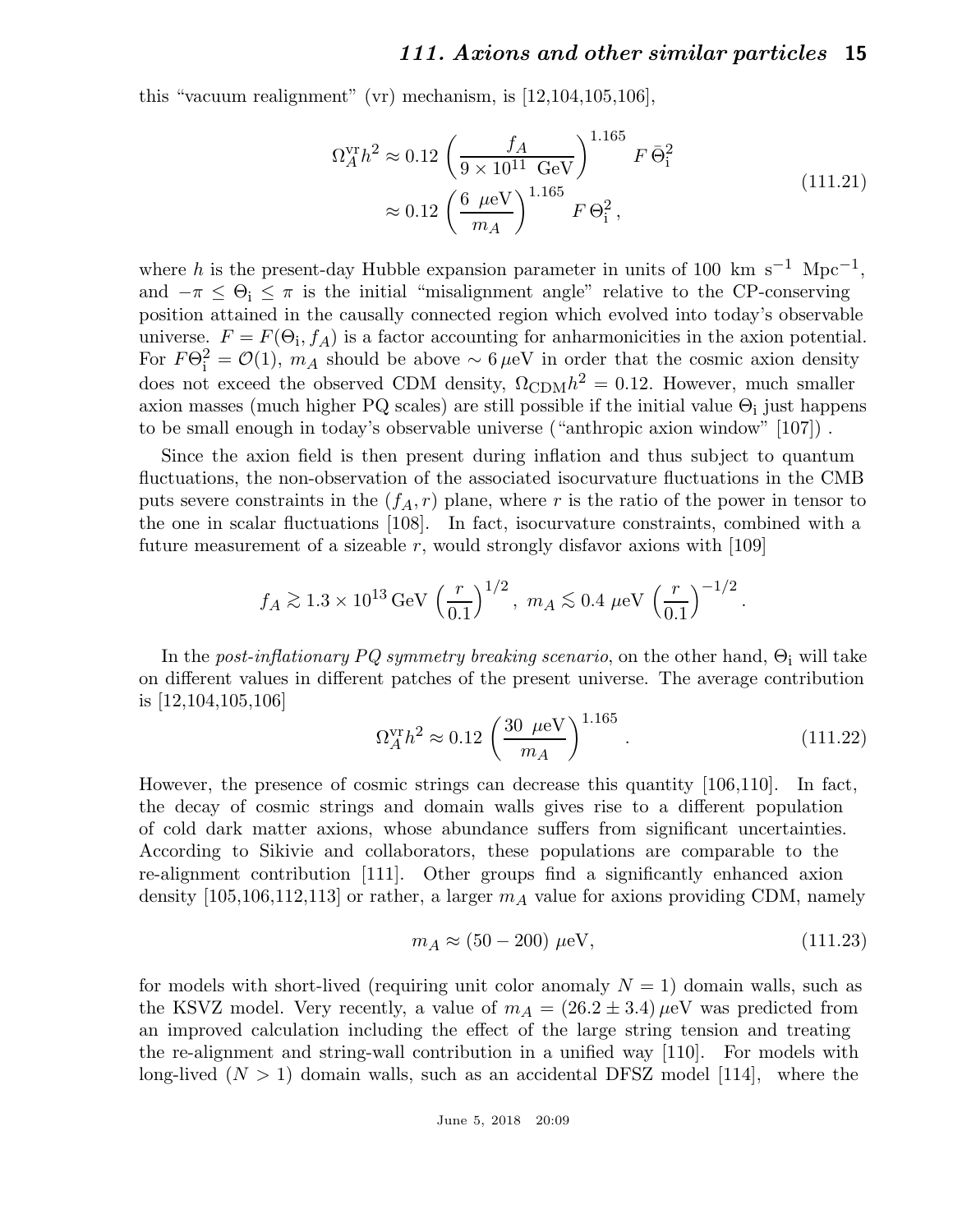PQ symmetry is broken by higher dimensional Planck suppressed operators, the mass is predicted to be significantly higher [113,115],

$$
m_A \approx (0.6 - 4) \,\text{meV},\tag{111.24}
$$

see Figure 111.2

In this post-inflationary PQ symmetry breakdown scenario, the spatial axion density variations are large at the QCD transition and they are not erased by free streaming. Gravitationally bound "axion miniclusters" form around and before matter-radiation equality [116]. A significant fraction of CDM axions can reside in these bound objects. Remarkably, the minicluster fraction can be bounded by gravitational lensing [117].

In the above predictions of the fractional cosmic mass density in axions, the exponent, 1.165, arises from the non-trivial temperature dependence of the topological susceptibility  $\chi(T) = m_A^2(T) f_A^2$  $A<sub>A</sub>$  at temperatures slighty above the QCD quark-hadron phase transition. Recent lattice QCD calculations of this exponent [12,118] found it to be remarkably close to the prediction of the dilute instanton gas approximation (see however [119]) which was previously exploited. Therefore, the state-of-the-art prediction of the axion mass relevant for dark matter for a fixed initial misalignment angle  $\Theta_i$  differs from the previous prediction by just a factor of order one.

The non-thermal production mechanisms attributed to axions are generic to light bosonic weakly interacting particles such as ALPs [120]. The relic abundance is set by the epoch when the axion mass becomes significant,  $3H(t) \approx m_A(t)$ , and ALP field oscillations begin. For ALPs to contribute to the dark matter density this epoch must occur before matter radiation equality. For a temperature independent ALP mass this leads to the bound:

$$
m_A \gtrsim 7 \times 10^{-28} \,\mathrm{eV} \left(\frac{\Omega_m \, h^2}{0.15}\right)^{1/2} \left(\frac{1 + z_{\text{eq}}}{3.4 \times 10^3}\right)^{3/2} \,. \tag{111.25}
$$

ALPs lighter than this bound are allowed if their cosmic energy density is small, but they are quite distinct from other forms of dark matter [121]. Ignoring anharmonicities in the ALP potential, and taking the ALP mass to be temperature independent, the relic density in dark matter ALPs due to re-alignment is given by

$$
\Omega_{\text{ALP}}^{\text{vr}} h^2 = 0.12 \left( \frac{m_A}{4.7 \times 10^{-19} \text{ eV}} \right)^{1/2} \left( \frac{f_A}{10^{16} \text{ GeV}} \right)^2 \left( \frac{\Omega_m h^2}{0.15} \right)^{3/4} \left( \frac{1 + z_{\text{eq}}}{3.4 \times 10^3} \right)^{-3/4} \Theta_i^2.
$$

An ALP decay constant near the GUT scale gives the correct relic abundance for *ultralight* ALPs (ULAs), which we now define. Extended discussions of ULAs can be found in Refs. [122,123].

The standard CDM model treats dark matter as a distribution of cold, collisionless particles interacting only via gravity. Below the Compton wavelength,  $\lambda_c = 2\pi/m_A$ , the particle description of ALPs breaks down. For large occupation numbers we can model ALPs below the Compton wavelength as a coherent classical field. Taking as a reference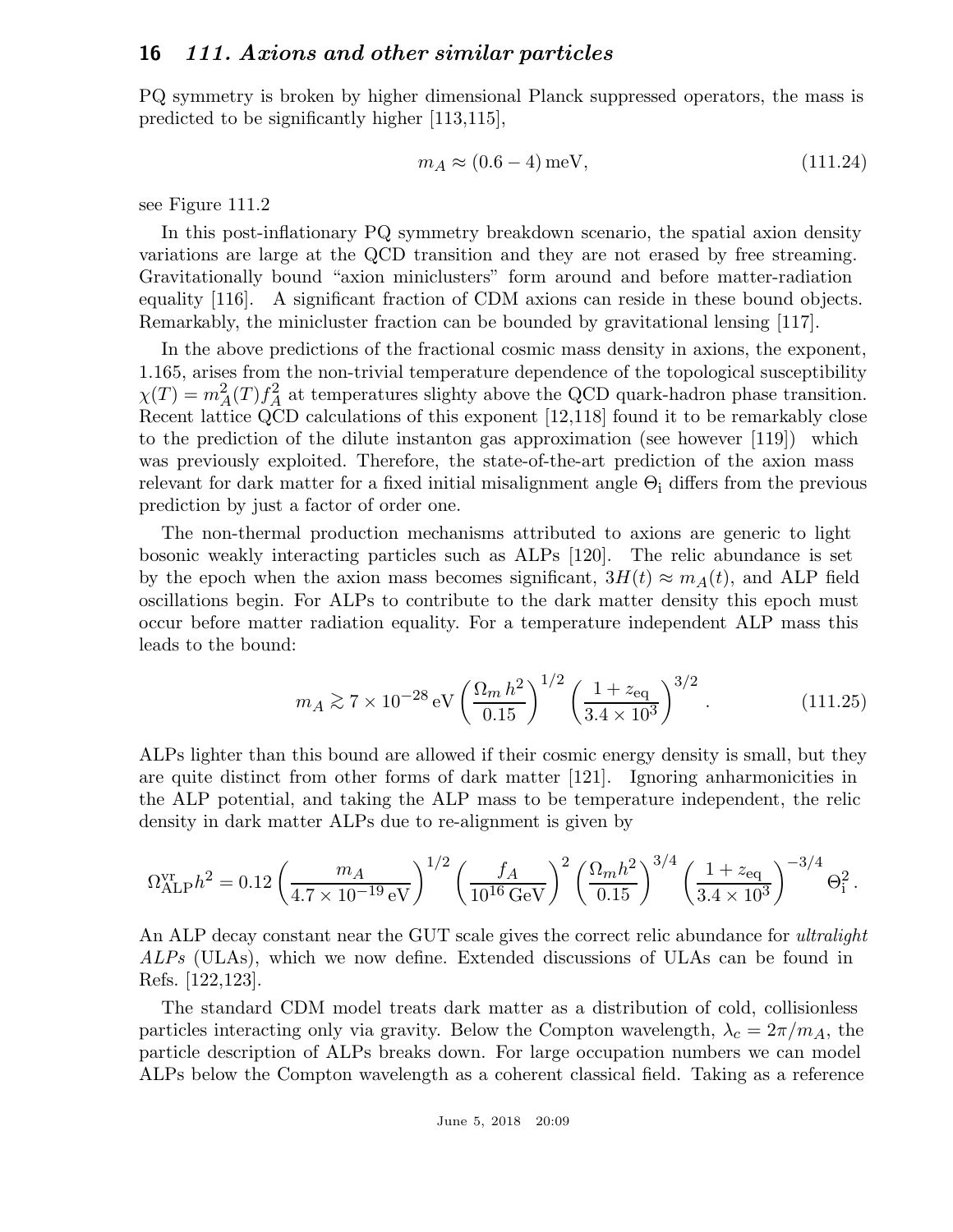length scale the Earth radius,  $R_{\oplus} = 6371 \text{ km}$ , we define ULAs to be those axions with  $\lambda_c > R_{\oplus}$ , leading to the defining bound

$$
m_{\text{ULA}} < 2 \times 10^{-13} \,\text{eV} \,. \tag{111.26}
$$

ULAs encompass the entire Earth in a single coherent field. The coherence time of the ULA field on Earth can be estimated from the crossing time of the de Broglie wavelength at the virial velocity in the Milky Way,  $\tau_{\text{coh.}} \sim 1/m_A v_{\text{v}}^2$ vir. .

We notice that by the definition, Equation 111.26, an ultralight QCD axion must have a super-Planckian decay constant,  $f_A > 3 \times 10^{19}$  GeV and would require fine tuning of  $\theta_i$  to provide the relic abundance. Natural models for ULAs can be found in string and M-theory compactifications [6], in field theory with accidental symmetries [124], or new hidden strongly coupled sectors [125].

In addition to the gravitational potential energy, the ULA field also carries gradient energy. On scales where the gradient energy is non-negligible, ULAs acquire an effective pressure and do not behave as CDM. The gradient energy opposes gravitational collapse, leading to a Jeans scale below which perturbations are stable [126]. The Jeans scale suppresses linear cosmological structure formation relative to CDM [127]. The Jeans scale at matter-radiation equality in the case that ULAs make up all of CDM is:

$$
k_{\text{J,eq}} = 8.7 \,\text{Mpc}^{-1} \left( \frac{1 + z_{\text{eq}}}{3.4 \times 10^3} \right)^{-1/4} \left( \frac{\Omega_{\text{ALP}}^{\text{vr}}}{0.12} \right)^{1/4} \left( \frac{m_A}{10^{-22} \,\text{eV}} \right)^{1/2}
$$

On non-linear scales the gradient energy leads to the existence of a class of pseudo-solitons known as oscillatons, or axion stars [128].

Cosmological and astrophysical observations are consistent with the CDM model, and departures from it are only allowed on the scales of the smallest observed dark matter structures with  $M \sim 10^{6-8} M_{\odot}$ . The CMB power spectrum and galaxy auto-correlation power spectrum limit the ULA mass to  $m_{\text{ULA}} > 10^{-24}$  eV from linear theory of structure formation [121,129]. Analytic models [130] and N-body simulations [131] for non-linear structures show that halo formation is suppressed in ULA models relative to CDM. This leads to constraints on the ULA mass of  $m_{\text{ULA}} > 10^{-22} \text{ eV}$  from observations of high-z galaxies [131,132], and  $m_{\text{ULA}} > 10^{-21}$  eV from the Lyman-alpha forest flux power spectrum [133]. Including the effects of anharmonicities on structure formation with ALPs can weaken these bounds if the misalignment angle  $\Theta_i \approx \pi$  [134]. Cosmological simulations that treat gradient energy in the ULA field beyond the N-body approximation have just recently become available [135,136], and show, among other things, evidence for the formation of axion stars in the centres of ULA halos. These central axion stars have been conjectured to play a role in the apparently cored density profiles of dwarf spheroidal galaxies [135,137], and may have many other observational consequences [138].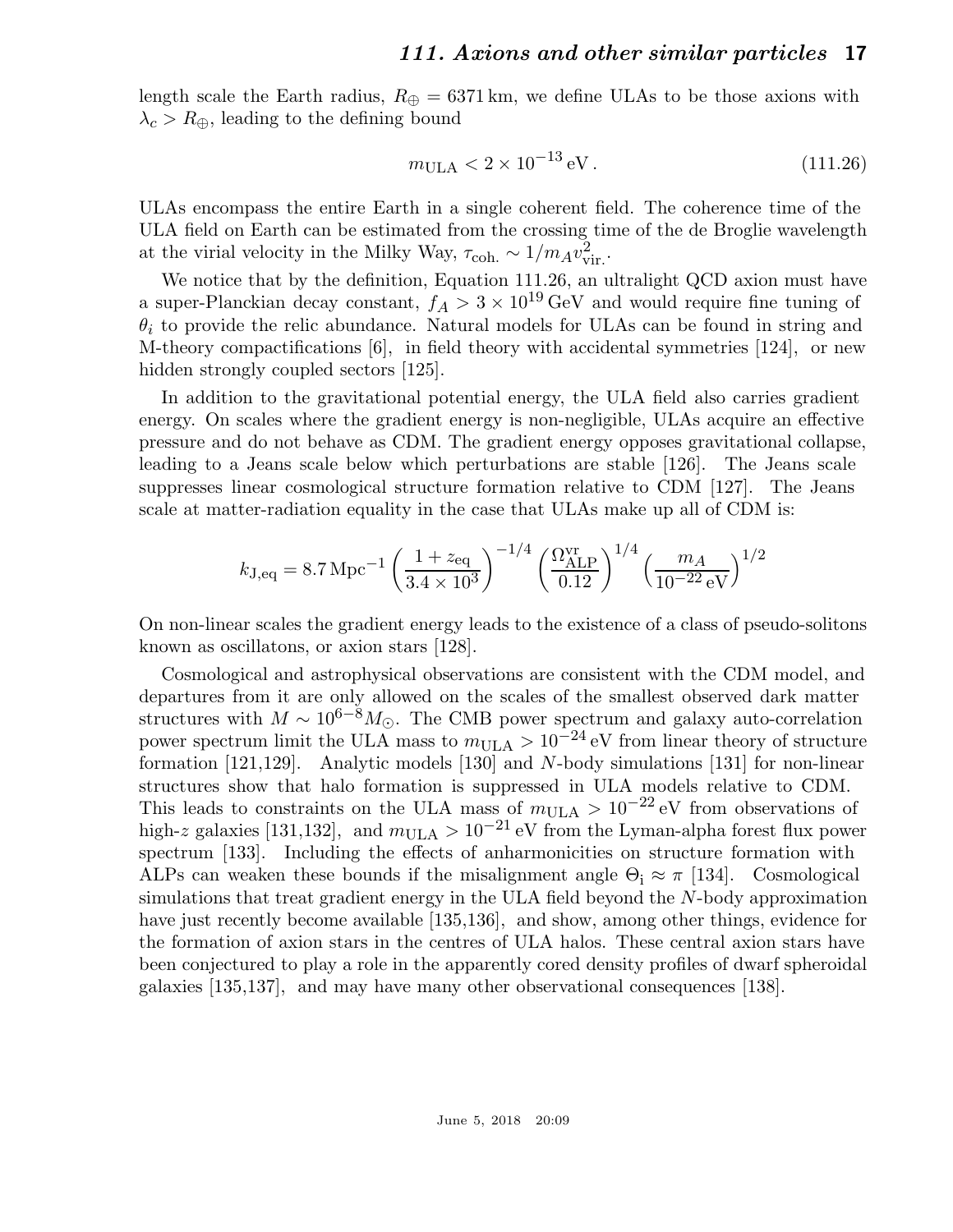#### 111.5.2. Telescope searches :

The two-photon decay is extremely slow for axions with masses in the CDM regime, but could be detectable for eV masses. The signature would be a quasi-monochromatic emission line from galaxies and galaxy clusters. The expected optical line intensity for DFSZ axions is similar to the continuum night emission. An early search in three rich Abell clusters [139], and a recent search in two rich Abell clusters [140], exclude the "Telescope" range in Figure 111.1 and Figure 111.2 unless the axion-photon coupling is strongly suppressed. Of course, axions in this mass range would anyway provide an excessive hot DM contribution.

Very low-mass axions in halos produce a weak quasi-monochromatic radio line. Virial velocities in undisrupted dwarf galaxies are very low, and the axion decay line would therefore be extremely narrow. A search with the Haystack radio telescope on three nearby dwarf galaxies provided a limit  $|G_{A\gamma\gamma}| < 1.0 \times 10^{-9}$  GeV<sup>-1</sup> at 96% CL for 298  $<$   $m_A$   $<$  363  $\mu$ eV [141]. However, this combination of  $m_A$  and  $G_{A\gamma\gamma}$  does not exclude plausible axion models.

#### 111.5.3. Microwave cavity experiments :

The limits of Figure 111.2 suggest that axions, if they exist, provide a significant fraction or even perhaps all of the cosmic CDM. In a broad range of the plausible  $m_A$ range for CDM, galactic halo axions may be detected by their resonant conversion into a quasi-monochromatic microwave signal in a high-Q electromagnetic cavity permeated by a strong static B field  $[5,142]$ . The cavity frequency is tunable, and the signal is maximized when the frequency is the total axion energy, rest mass plus kinetic energy, of  $\nu = (m_A/2\pi) [1 + \mathcal{O}(10^{-6})]$ , the width above the rest mass representing the virial distribution in the galaxy. The frequency spectrum may also contain finer structure from axions more recently fallen into the galactic potential and not yet completely virialized [143].

The feasibility of this technique was established in early experiments of relatively small sensitive volume,  $\mathcal{O}(1)$  liter), with HFET-based amplifiers, setting limits in the range  $4.5 < m_A < 16.3$   $\mu$ eV [144], but lacking by 2-3 orders of magnitude the sensitivity required to detect realistic axions. Later, ADMX ( $B \sim 8$  T,  $V \sim 200$  liters) has achieved sensitivity to KSVZ axions, assuming they saturate the local dark matter density and are well virialized, over the mass range  $1.9-3.3 \mu\text{eV}$  [145]. Should halo axions have a significant component not yet virialized, ADMX is sensitive to DFSZ axions [146]. The corresponding 90% CL exclusion regions shown in Figure 111.3 are normalized to an assumed local CDM density of  $7.5 \times 10^{-25}$  g cm<sup>-3</sup> (450 MeV cm<sup>-3</sup>). More recently the ADMX experiment commissioned an upgrade [147] that replaces the microwave HFET amplifiers by near quantum-limited low-noise dc SQUID microwave amplifiers [148], allowing for a significantly improved sensitivity. This apparatus is also sensitive to other hypothetical light bosons, such as hidden photons or chameleons, over a limited parameter space [120,149]. Recently, the HAYSTAC experiment reported on first results from a new microwave cavity search for dark matter axions with masses above  $20 \mu\text{eV}$ . They exclude axions with two-photon coupling  $|G_{A\gamma\gamma}| \gtrsim 2 \times 10^{-14} \, {\rm GeV^{-1}}$  over the range  $23.55 \,\mu\text{eV} < m_A < 24.0 \,\mu\text{eV}$  [150]. Exploiting a Josephson parametric amplifier, this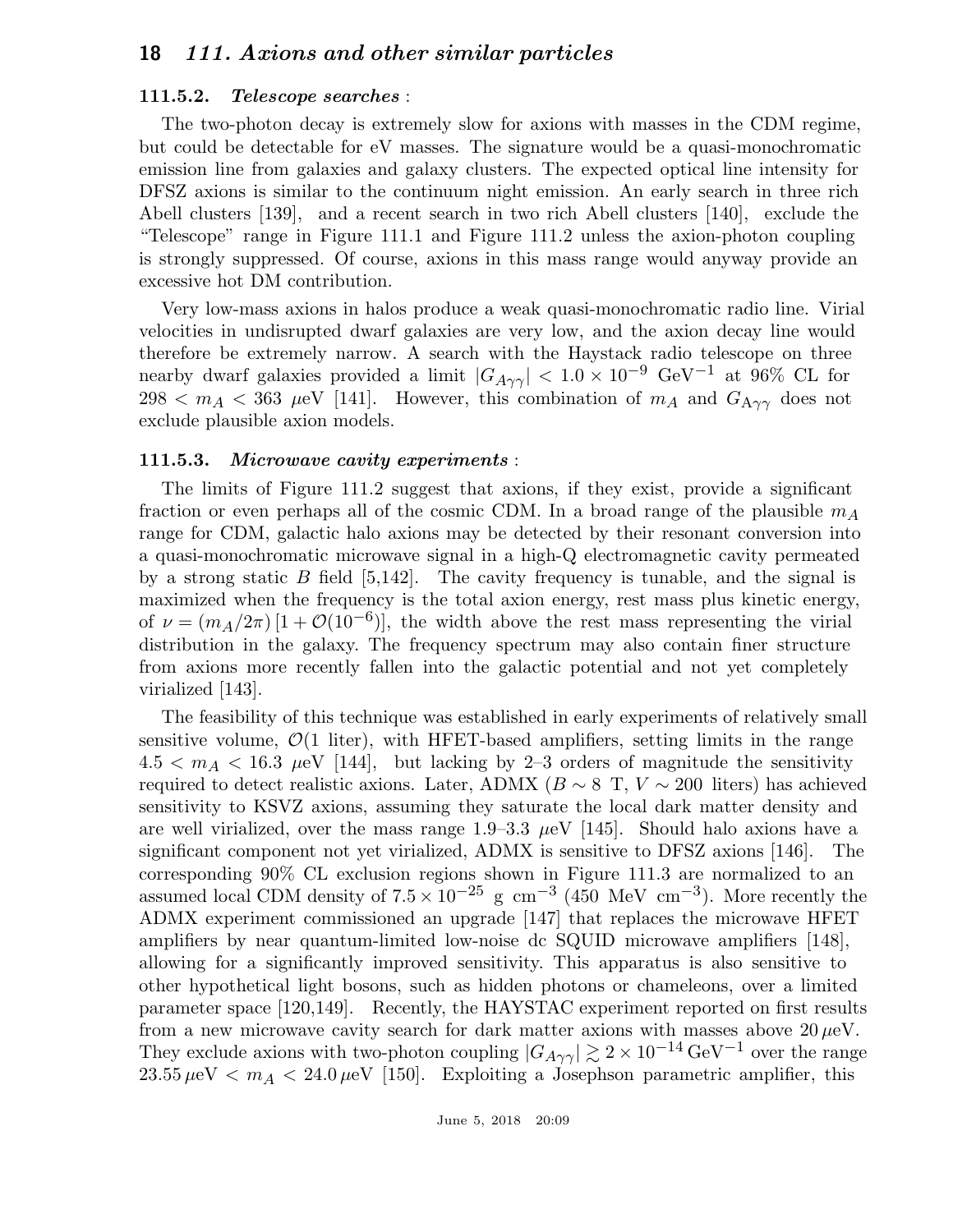

Figure 111.3: Exclusion region reported from the microwave cavity experiments RBF and UF [144], ADMX [145,147], HAYSTAC [150] and ORGAN [152]. A local dark-matter density of 450 MeV  $\text{cm}^{-3}$  is assumed.

experiment has demonstrated total noise approaching the standard quantum limit for the first time in an axion search. A Rydberg atom single-photon detector [151] can in principle evade the standard quantum limit for coherent photon detection. The ORGAN experiment is designed to probe axions in the mass range  $60 \,\mu\text{eV} < m_A < 210 \,\mu\text{eV}$ . In a pathfinding run, it has set a limit on  $|G_{A\gamma\gamma}| < 2 \times 10^{-12} \text{ GeV}^{-1}$  at  $110 \mu\text{eV}$ , in a span of 2.5neV [152]. There are further microwave cavity axion dark matter experiment in construction (CULTASK [153]) or proposed (KLASH [154]) .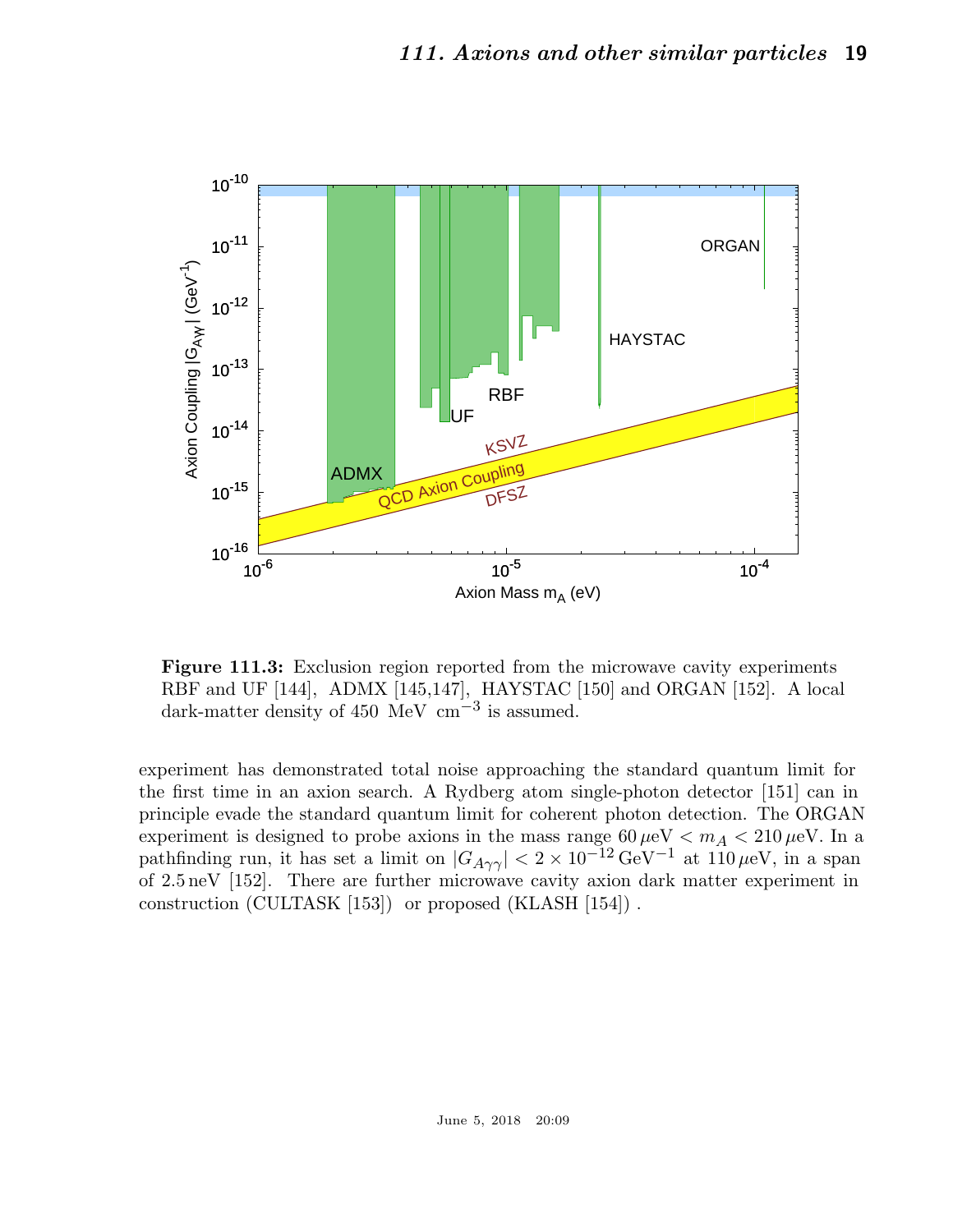#### 111.5.4. New concepts for axion dark matter direct detection :

Other new concepts for searching for axion dark matter are also being investigated. An alternative to the microwave cavity technique is based on a novel detector architecture consisting of an open, Fabry-Perot resonator and a series of current-carrying wire planes [155]. The Orpheus detector has demonstrated this new technique, excluding dark matter ALPs with masses between  $68.2$  and  $76.5 \mu\text{eV}$  and axion-photon couplings greater than  $4 \times 10^{-7} \text{ GeV}^{-1}$ . This technique may be able to probe dark matter axions in the mass range from 40 to 700  $\mu$ eV. Another detector concept exploits the fact that a magnetized mirror would radiate photons in the background of axion dark matter, which could be collected like in a dish antenna [156]. Searches for hidden photon dark matter exploiting this technique are already underway [157]. The proposed MADMAX experiment will place a stack of dielectric layers in front of the magnetized mirror in order to resonantly enhance the photon signal, aiming a sensitivity to probe the mass range  $50 \,\mu\text{eV} \lesssim m_A \lesssim 200 \,\mu\text{eV}$  [158]. Another proposed axion dark matter search method sensitive in the 100  $\mu$ eV mass range is to cool a kilogram-sized sample to mK temperatures and count axion induced atomic transitions using laser techniques [159].

The oscillating galactic dark matter axion field induces oscillating nuclear electric dipole moments (EDMs). These EDMs cause the precession of nuclear spins in a nucleon spin polarized sample in the presence of an electric field. The resulting transverse magnetization can be searched for by exploiting magnetic-resonance (MR) techniques, which are most sensitive in the range of low oscillation frequencies corresponding to sub-neV axion masses. The aim of the corresponding Cosmic Axion Spin Precession Experiment (CASPEr) [160] is to probe axion dark matter in the anthropic window,  $f_A \gtrsim 10^{15} \text{ GeV}$ , corresponding to  $m_A \lesssim \text{neV}$ , complementary to the classic axion window probed by the RF cavity technique.

In the intermediate mass region, neV  $\lesssim m_A \lesssim 0.1 \,\mu\text{eV}$ , one may exploit a cooled LC circuit and precision magnetometry to search for the oscillating electric current induced by dark matter axions in a strong magnetic field [161]. A similar approach is followed by the proposed ABRACADABRA [162] and DM-Radio Pathfinder [163] experiments.

An eventually non-zero axion electron coupling  $g_{Aee}$  will lead to an electron spin precession about the axion dark matter wind [164]. The QUAX (QUaerere AXions) experiment aims at exploiting MR inside a magnetized material [165]. Because of the higher Larmor frequency of the electron, it is sensitive in the classic window.

## 111.6. Conclusions

There is a strengthening physics case for very weakly coupled light particles beyond the Standard Model. The elegant solution of the strong CP problem proposed by Peccei and Quinn yields a particularly strong motivation for the axion. In many theoretically appealing ultraviolet completions of the Standard Model axions and axion-like particles occur automatically. Moreover, they are natural cold dark matter candidates. Perhaps the first hints of their existence have already been seen in the anomalous excessive cooling of stars and the anomalous transparency of the Universe for VHE gamma rays. Interestingly, a significant portion of previously unexplored, but phenomenologically very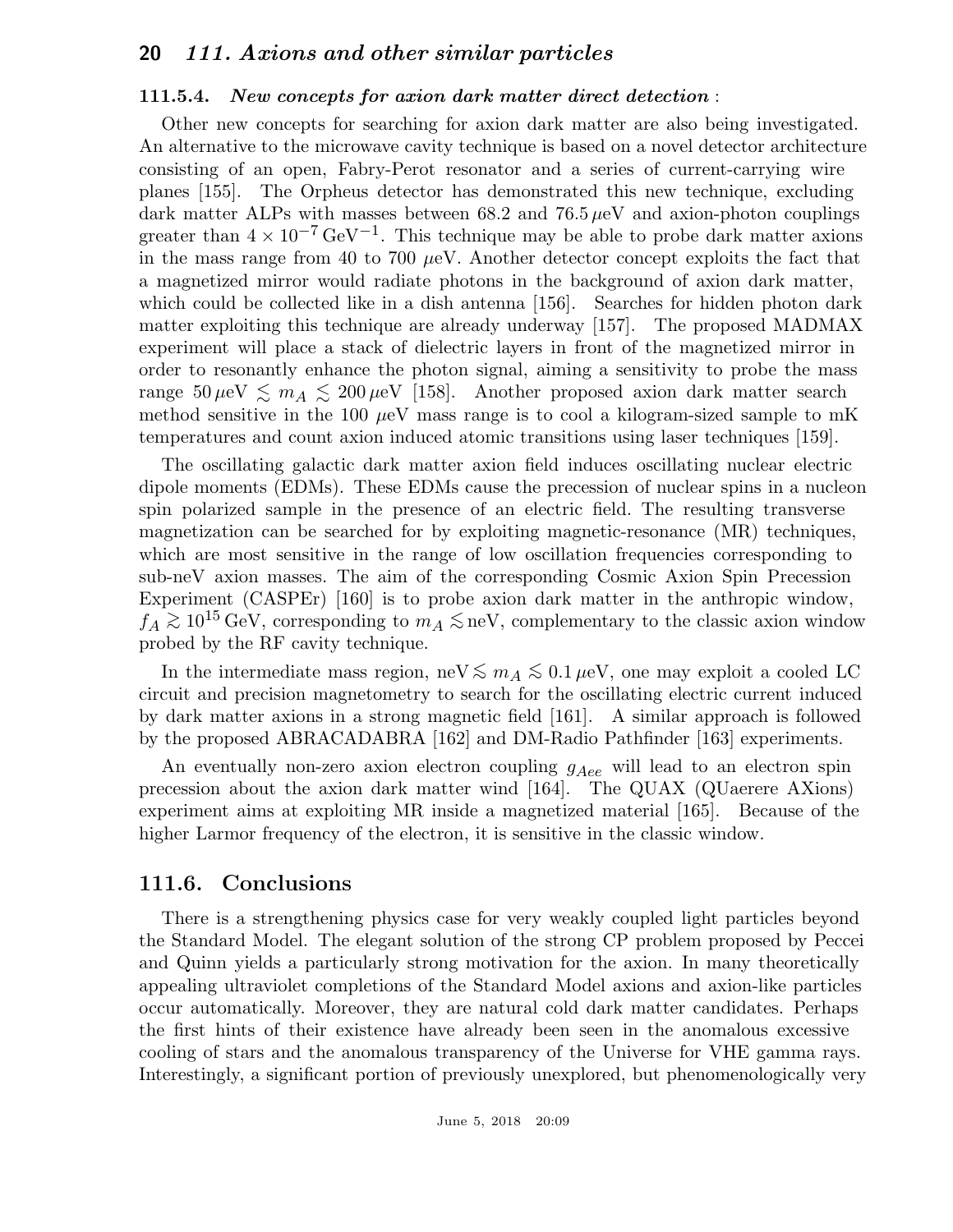interesting and theoretically very well motivated axion and ALP parameter space can be tackled in the foreseeable future by a number of terrestrial experiments searching for axion/ALP dark matter, for solar axions/ALPs, and for light apparently shining through a wall.

## References:

- 1. R.D. Peccei and H. Quinn, Phys. Rev. Lett. 38, 1440 (1977); Phys. Rev. D16, 1791 (1977).
- 2. S. Weinberg, Phys. Rev. Lett. 40, 223 (1978); F. Wilczek, Phys. Rev. Lett. 40, 279 (1978).
- 3. F. Wilczek, Phys. Rev. Lett. 49, 1549 (1982).
- 4. Y. Chikashige, R.N. Mohapatra, and R.D. Peccei, Phys. Lett. B98, 265 (1981); G.B. Gelmini and M. Roncadelli, Phys. Lett. B99, 411 (1981).
- 5. P. Sikivie, Phys. Rev. Lett. 51, 1415 (1983) and Erratum ibid., 52, 695 (1984).
- 6. E. Witten, Phys. Lett. B149, 351 (1984); J.P. Conlon, JHEP 0605, 078 (2006); P. Svrcek and E. Witten, JHEP 0606, 051 (2006); K.-S. Choi *et al.*, Phys. Lett. **B675**, 381 (2009); A. Arvanitaki et al., Phys. Rev. D81, 123530 (2010); B.S. Acharya, K. Bobkov, and P. Kumar, JHEP 1011, 105 (2010); M. Cicoli, M. Goodsell, and A. Ringwald, JHEP 1210, 146 (2012); J. Halverson, C. Long and P. Nath, Phys. Rev. D96, 056025 (2017).
- 7. J. Jaeckel and A. Ringwald, Ann. Rev. Nucl. and Part. Sci. 60, 405 (2010); A. Ringwald, Phys. Dark Univ. 1, 116 (2012); J. Jaeckel, Frascati Phys. Ser. 56, 172 (2013).
- 8. C.A. Baker et al., Phys. Rev. Lett. 97, 131801 (2006).
- 9. H. Georgi, D.B. Kaplan, and L. Randall, Phys. Lett. B169, 73 (1986).
- 10. R.J. Crewther, Phys. Lett. B70, 349 (1977); P. Di Vecchia and G. Veneziano, Nucl. Phys. B171, 253 (1980).
- 11. G.G. di Cortona et al., JHEP 1601, 034 (2016).
- 12. S. Borsanyi et al., Nature 539, 69 (2016).
- 13. T.W. Donnelly *et al.*, Phys. Rev. **D18**, 1607 (1978); S. Barshay et al., Phys. Rev. Lett. 46, 1361 (1981); A. Barroso and N.C. Mukhopadhyay, Phys. Lett. B106, 91 (1981); R.D. Peccei, in Proceedings of Neutrino '81, Honolulu, Hawaii, Vol. 1, p. 149 (1981);
	- L.M. Krauss and F. Wilczek, Phys. Lett. B173, 189 (1986).
- 14. J. Schweppe et al., Phys. Rev. Lett. 51, 2261 (1983); T. Cowan et al., Phys. Rev. Lett. 54, 1761 (1985).
- 15. R.D. Peccei, T.T. Wu, and T. Yanagida, Phys. Lett. B172, 435 (1986).
- 16. W.A. Bardeen, R.D. Peccei, and T. Yanagida, Nucl. Phys. B279, 401 (1987).
- 17. J.E. Kim, Phys. Rev. Lett. 43, 103 (1979); M.A. Shifman, A.I. Vainstein, and V.I. Zakharov, Nucl. Phys. B166, 493 (1980).
- 18. M. Dine, W. Fischler, and M. Srednicki, Phys. Lett. B104, 199 (1981); A.R. Zhitnitsky, Sov. J. Nucl. Phys. 31, 260 (1980).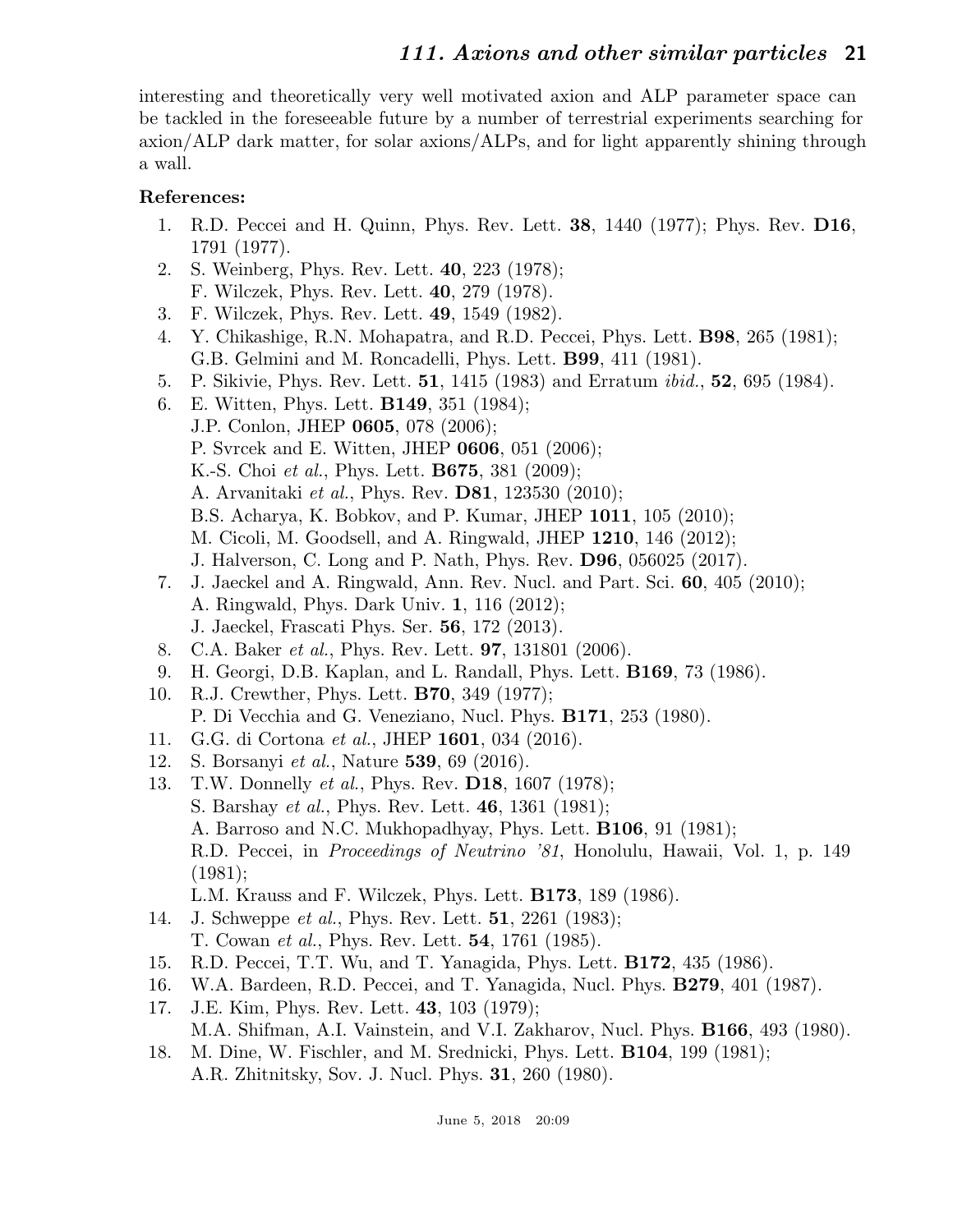- 19. J.E. Kim and G. Carosi, Rev. Mod. Phys. 82, 557 (2010).
- 20. J.E. Kim, Phys. Rev. D58, 055006 (1998); L. Di Luzio, F. Mescia and E. Nardi, Phys. Rev. Lett. 118, 031801 (2017).
- 21. G. Raffelt and D. Seckel, Phys. Rev. Lett. 60, 1793 (1988); M. Carena and R.D. Peccei, Phys. Rev. D40, 652 (1989); K. Choi, K. Kang, and J.E. Kim, Phys. Rev. Lett. 62, 849 (1989).
- 22. M. Srednicki, Nucl. Phys. B260, 689 (1985).
- 23. S. Chang and K. Choi, Phys. Lett. B316, 51 (1993).
- 24. H. Leutwyler, Phys. Lett. B378, 313 (1996).
- 25. Mini review on Quark Masses in C. Patrignani et al. (Particle Data Group), Chin. Phys. C 40, 100001 (2016).
- 26. D.A. Dicus et al., Phys. Rev. D18, 1829 (1978).
- 27. G. Raffelt and L. Stodolsky, Phys. Rev. D37, 1237 (1988).
- 28. A.A. Anselm, Yad. Fiz. 42, 1480 (1985); K. van Bibber et al., Phys. Rev. Lett. 59, 759 (1987).
- 29. G. Ruoso et al., Z. Phys. C56, 505 (1992); R. Cameron et al., Phys. Rev. D47, 3707 (1993).
- 30. M. Fouche et al. (BMV Collab.), Phys. Rev. D78, 032013 (2008); P. Pugnat et al. (OSQAR Collab.), Phys. Rev. D78, 092003 (2008); A. Chou et al. (GammeV T-969 Collab), Phys. Rev. Lett. 100, 080402 (2008); A. Afanasev et al. (LIPSS Collab.), Phys. Rev. Lett. 101, 120401 (2008);
	- K. Ehret *et al.* (ALPS Collab.), Phys. Lett. **B689**, 149 (2010);
	- P. Pugnat et al. (OSQAR Collab.), Eur. Phys. J. C74, 3027 (2014).
- 31. R. Ballou et al. (OSQAR Collab.), Phys. Rev. D92, 092002 (2015).
- 32. F. Hoogeveen and T. Ziegenhagen, Nucl. Phys. B358, 3 (1991); P. Sikivie, D. Tanner, and K. van Bibber, Phys. Rev. Lett. 98, 172002 (2007); G. Mueller et al., Phys. Rev. D80, 072004 (2009).
- 33. R. Baehre et al. (ALPS Collab.), JINST 1308, T09001 (2013).
- 34. F. Hoogeveen, Phys. Lett. B288, 195 (1992); J. Jaeckel and A. Ringwald, Phys. Lett. B659, 509 (2008); F. Caspers, J. Jaeckel, and A. Ringwald, JINST 0904, P11013 (2009).
- 35. R. Povey, J. Hartnett, and M. Tobar, Phys. Rev. D82, 052003 (2010); A. Wagner et al., Phys. Rev. Lett. 105, 171801 (2010).
- 36. M. Betz et al., Phys. Rev. D88, 075014 (2013).
- 37. L. Maiani *et al.*, Phys. Lett. **B175**, 359 (1986).
- 38. Y. Semertzidis et al., Phys. Rev. Lett. 64, 2988 (1990).
- 39. E. Zavattini *et al.* (PVLAS Collab.), Phys. Rev. Lett.  $96, 110406$  (2006).
- 40. E. Zavattini et al. (PVLAS Collab.), Phys. Rev. D77, 032006 (2008).
- 41. F. Della Valle et al. (PVLAS Collab.), Eur. Phys. J. C76, 24 (2016).
- 42. E. Fischbach and C. Talmadge, Nature 356, 207 (1992).
- 43. J.E. Moody and F. Wilczek, Phys. Rev. D30, 130 (1984); A.N. Youdin et al., Phys. Rev. Lett. 77, 2170 (1996); Wei-Tou Ni *et al.*, Phys. Rev. Lett. **82**, 2439 (1999); D.F. Phillips *et al.*, Phys. Rev. **D63**, 111101 (2001);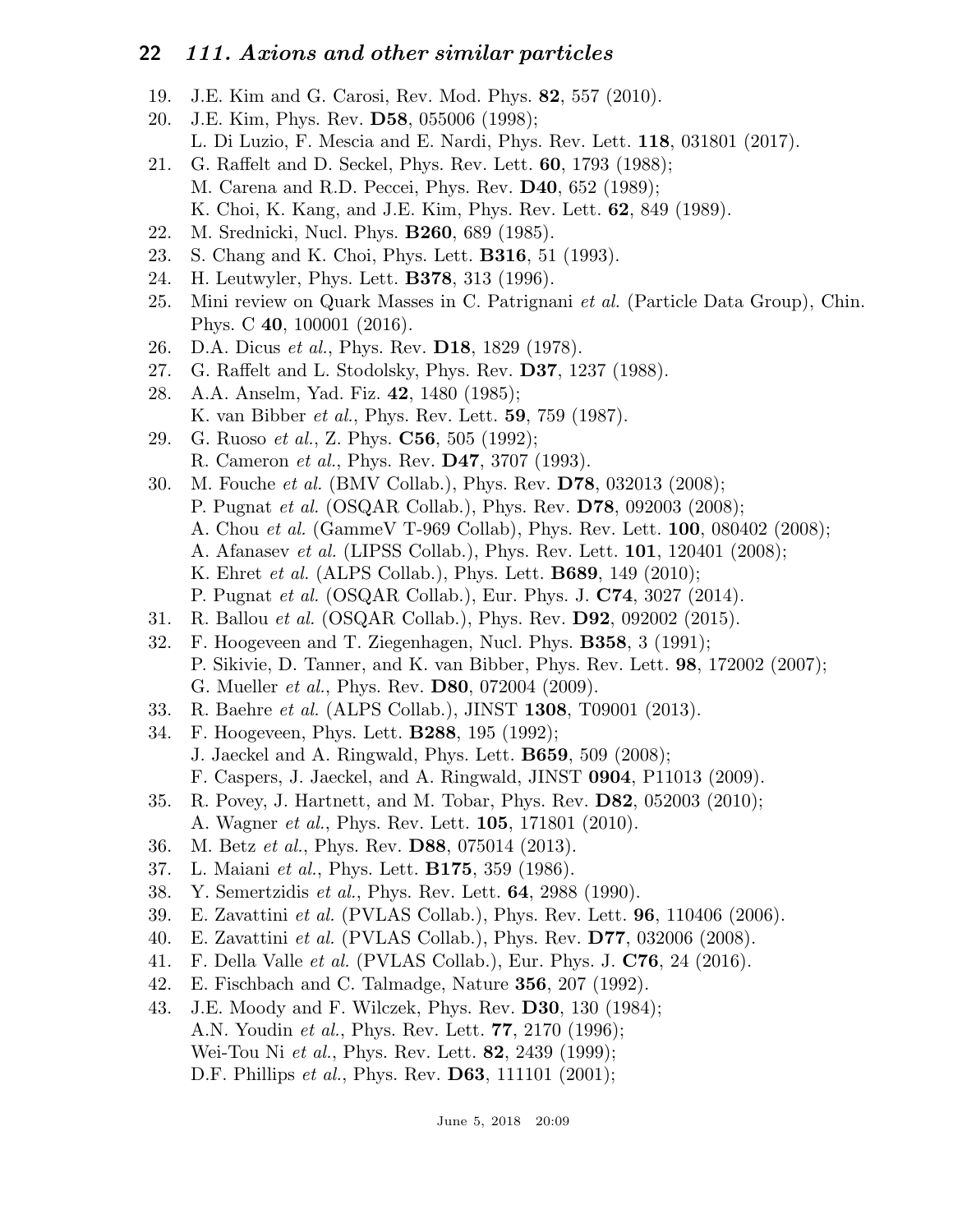B.R. Heckel *et al.* (Eöt-Wash Collab.), Phys. Rev. Lett. **97**, 021603 (2006);

- S.A. Hoedl *et al.*, Phys. Rev. Lett. **106**, 041801 (2011).
- 44. G. Raffelt, Phys. Rev. D86, 015001 (2012).
- 45. A. Arvanitaki and A.A. Geraci, Phys. Rev. Lett. 113, 161801 (2014).
- 46. M.S. Turner, Phys. Reports 197, 67 (1990); G.G. Raffelt, Phys. Reports 198, 1 (1990).
- 47. G.G. Raffelt, Stars as Laboratories for Fundamental Physics, (Univ. of Chicago Press, Chicago, 1996).
- 48. G.G. Raffelt, Lect. Notes Phys. 741, 51 (2008).
- 49. S. Andriamonje et al. (CAST Collab.), JCAP 0704, 010 (2007).
- 50. P. Gondolo and G. Raffelt, Phys. Rev. D79, 107301 (2009).
- 51. H. Schlattl, A. Weiss, and G. Raffelt, Astropart. Phys. 10, 353 (1999).
- 52. N. Vinyoles et al., JCAP 1510, 015 (2015).
- 53. A. Ayala et al., Phys. Rev. Lett. 113, 191302 (2014); O. Straniero et al., doi:10.3204/DESY-PROC-2015-02/straniero oscar.
- 54. J. Redondo, JCAP 1312, 008 (2013).
- 55. N. Viaux *et al.*, Phys. Rev. Lett. **111**, 231301 (2013).
- 56. G.G. Raffelt, Phys. Lett. B166, 402 (1986); S.I. Blinnikov and N.V. Dunina-Barkovskaya, Mon. Not. R. Astron. Soc. 266, 289 (1994).
- 57. M.M. Miller Bertolami *et al.*, JCAP 1410, 069 (2014).
- 58. J. Isern et al., Astrophys. J. Lett. 682, L109 (2008); J. Isern et al., J. Phys. Conf. Ser. 172, 012005 (2009).
- 59. J. Isern et al., Astron. & Astrophys. 512, A86 (2010); A.H. Córsico et al., Mon. Not. Roy. Astron. Soc. 424, 2792 (2012); A.H. Córsico et al., JCAP 1212, 010 (2012).
- 60. T. Fischer et al., Phys. Rev. D94, 085012 (2016).
- 61. M. Giannotti et al., JCAP 1710, 010 (2017).
- 62. J. Engel, D. Seckel, and A.C. Hayes, Phys. Rev. Lett. 65, 960 (1990).
- 63. T. Moroi and H. Murayama, Phys. Lett. B440, 69 (1998).
- 64. L.B. Leinson, JCAP 1408, 031 (2014).
- 65. J. Keller and A. Sedrakian, Nucl. Phys. A897, 62 (2013); A. Sedrakian, Phys. Rev. D93, 065044 (2016).
- 66. L.B. Leinson, Phys. Lett. B741, 87 (2015).
- 67. M. Giannotti et al., JCAP 1605, 057 (2016).
- 68. G.G. Raffelt, J. Redondo, and N. Viaux Maira, Phys. Rev. D84, 103008 (2011).
- 69. K. van Bibber et al., Phys. Rev. D39, 2089 (1989).
- 70. D. Lazarus et al., Phys. Rev. Lett. 69, 2333 (1992).
- 71. S. Moriyama *et al.*, Phys. Lett. **B434**, 147 (1998); Y. Inoue *et al.*, Phys. Lett. **B536**, 18 (2002).
- 72. M. Minowa et al., Phys. Lett. B668, 93 (2008).
- 73. V. Anastassopoulos et al., Nature Phys. 13, 584 (2017).
- 74. E. Arik et al. (CAST Collab.), JCAP 0902, 008 (2009).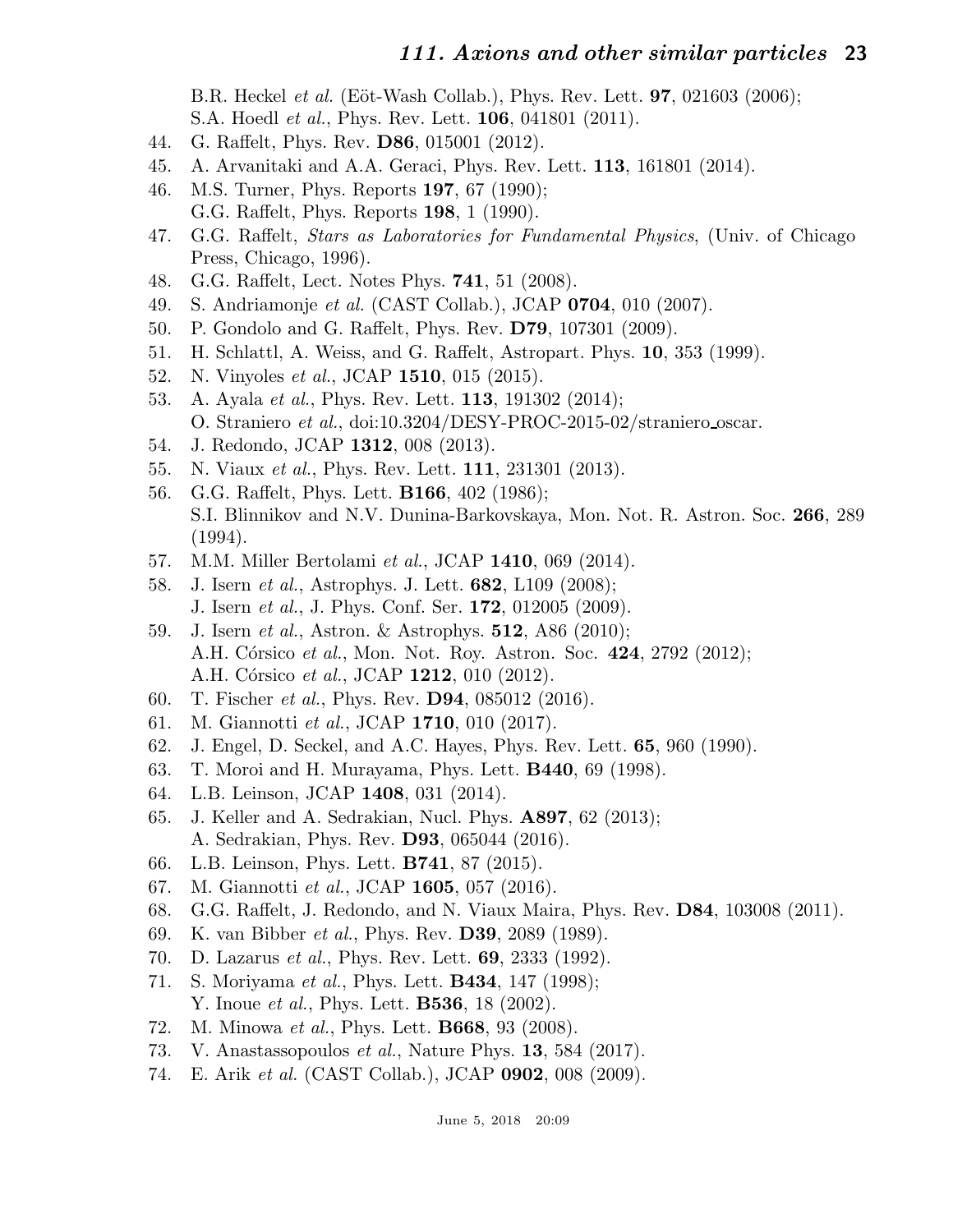- 75. S. Aune et al. (CAST Collab.), Phys. Rev. Lett. 107, 261302 (2011); M. Arik *et al.* (CAST Collab.), Phys. Rev. Lett. **112**, 091302 (2014); M. Arik et al. (CAST Collab.), Phys. Rev. D92, 021101 (2015).
- 76. E. Armengaud et al. (EDELWEISS-II Collab.), JCAP 1311, 067 (2013); E. Aprile et al. (XENON100 Collab.), Phys. Rev. D90, 062009 (2014) and Erratum  $ibid., 95,029904(2017).$
- 77. D. S. Akerib et al. (LUX Collab.), Phys. Rev. Lett. 118, 261301 (2017).
- 78. E. Armengaud et al., JINST 9, T05002 (2014).
- 79. K. Barth et al., JCAP 1305, 010 (2013).
- 80. F.T. Avignone III et al., Phys. Rev. Lett. 81, 5068 (1998); S. Cebrian et al., Astropart. Phys. 10, 397 (1999);
	- A. Morales et al. (COSME Collab.), Astropart. Phys. 16, 325 (2002);
	- R. Bernabei et al., Phys. Lett. B515, 6 (2001);
	- Z. Ahmed *et al.* (CDMS Collab.), Phys. Rev. Lett. **103**, 141802 (2009);
	- E. Armengaud et al. (EDELWEISS Collab.), JCAP 1311, 067 (2013).
- 81. H. Davoudiasl and P. Huber, Phys. Rev. Lett. 97, 141302 (2006).
- 82. H.S. Hudson et al., ASP Conf. Ser. 455, 25 (2012).
- 83. J.W. Brockway, E.D. Carlson, and G.G. Raffelt, Phys. Lett. B383, 439 (1996); J.A. Grifols, E.Massó, and R. Toldrà, Phys. Rev. Lett. **77**, 2372 (1996).
- 84. A. Payez *et al.*, JCAP **1502**, 006 (2015).
- 85. C. Csaki, N. Kaloper, and J. Terning, Phys. Rev. Lett. 88, 161302 (2002).
- 86. A. Mirizzi, G.G. Raffelt, and P.D. Serpico, Lect. Notes Phys. 741, 115 (2008).
- 87. R. Gill and J. S. Heyl, Phys. Rev. D84, 085001 (2011).
- 88. D. Horns et al., Phys. Rev. D85, 085021 (2012).
- 89. A. Payez, J.R. Cudell, and D. Hutsemekers, JCAP 1207, 041 (2012).
- 90. D. Horns and M. Meyer, JCAP 1202, 033 (2012).
- 91. J. Biteau and D.A. Williams, Astrophys. J. 812, 60 (2015).
- 92. A. De Angelis, G. Galanti, and M. Roncadelli, Phys. Rev. D84, 105030 (2011); M. Simet, D. Hooper, and P.D. Serpico, Phys. Rev. D77, 063001 (2008); M.A. Sanchez-Conde et al., Phys. Rev. D79, 123511 (2009).
- 93. M. Meyer, D. Horns, and M. Raue, Phys. Rev. D87, 035027 (2013).
- 94. A. Abramowski et al. (H.E.S.S. Collab.), Phys. Rev. D88, 102003 (2013).
- 95. M. Ajello *et al.* (Fermi-LAT Collab.), Phys. Rev. Lett. **116**, 161101 (2016).
- 96. D. Wouters and P. Brun, Astrophys. J. 772, 44 (2013); M. Berg et al., arXiv:1605.01043 [astro-ph.HE]; M. C. D. Marsh et al.,  $arXiv:1703.07354$  |hep-ph|; J. P. Conlon et al., JCAP 1707, 005 (2017).
- 97. A. Arvanitaki et al., Phys. Rev. D81, 123530 (2010); A. Arvanitaki and S. Dubovsky, Phys. Rev. D83, 044026 (2011); A. Arvanitaki, M. Baryakhtar, and X. Huang, Phys. Rev. D91, 084011 (2015).
- 98. A. Arvanitaki et al., Phys. Rev. D95, 043001 (2017).
- 99. M.S. Turner, Phys. Rev. Lett. 59, 2489 (1987) and Erratum ibid., 60, 1101 (1988); E. Massó, F. Rota, and G. Zsembinszki, Phys. Rev. **D66**, 023004 (2002); P. Graf and F. D. Steffen, Phys. Rev. D83, 075011 (2011).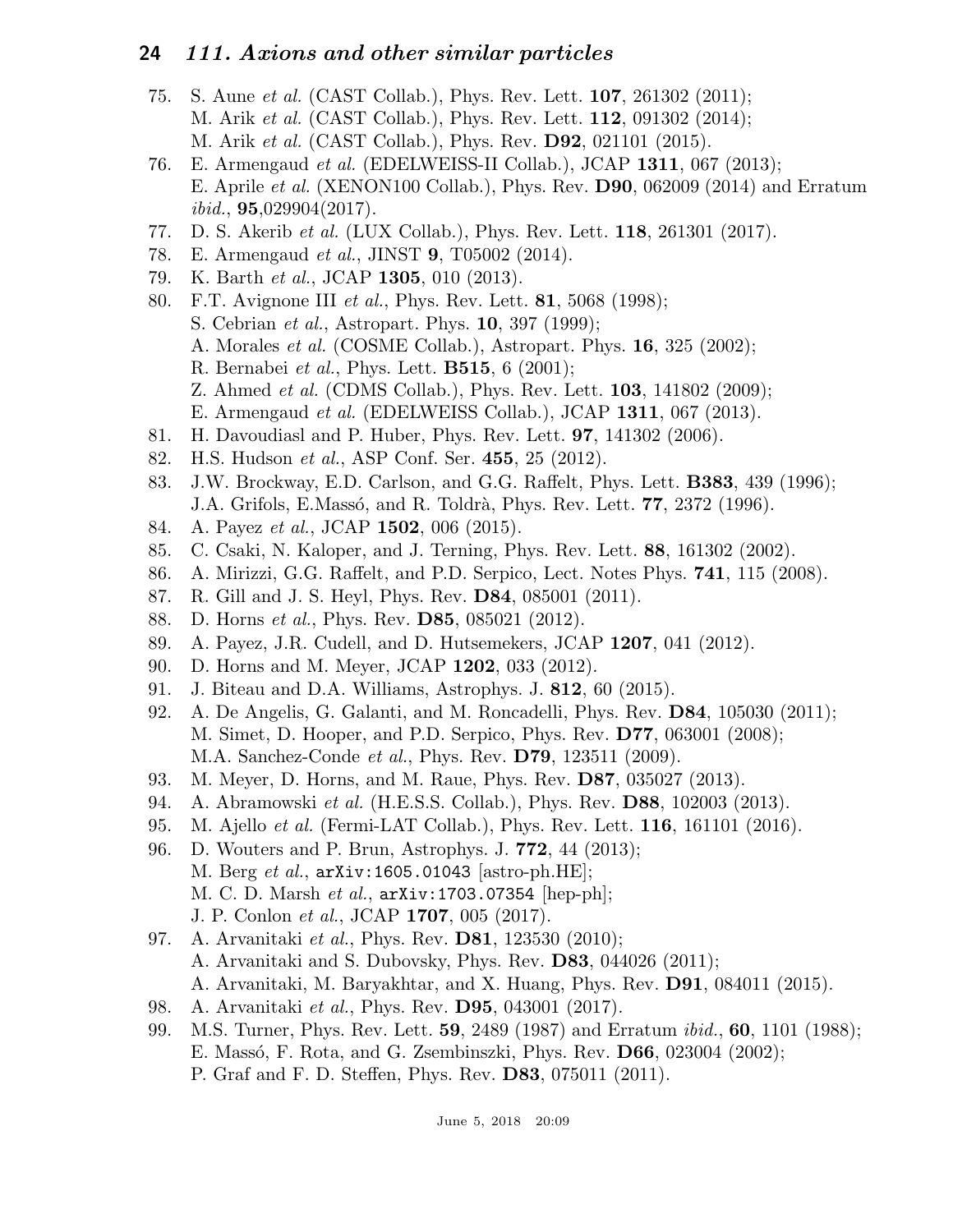- 100. S. Hannestad et al., JCAP 1008, 001 (2010); M. Archidiacono et al., JCAP 1310, 020 (2013); E. Di Valentino et al., Phys. Lett. B752, 182 (2016).
- 101. M. Archidiacono et al., JCAP 1505, 050 (2015).
- 102. E. Massó and R. Toldra, Phys. Rev. D55, 7967 (1997); D. Cadamuro and J. Redondo, JCAP 1202, 032 (2012).
- 103. J. Preskill, M.B. Wise, and F. Wilczek, Phys. Lett. B120, 127 (1983); L.F. Abbott and P. Sikivie, Phys. Lett. B120, 133 (1983); M. Dine and W. Fischler, Phys. Lett. B120, 137 (1983).
- 104. K.J. Bae, J.-H. Huh, and J.E. Kim, JCAP 0809, 005 (2008).
- 105. O. Wantz and E.P.S. Shellard, Phys. Rev. D82, 123508 (2010).
- 106. G. Ballesteros, J. Redondo, A. Ringwald and C. Tamarit, JCAP 1708, 001 (2017).
- 107. M. Tegmark *et al.*, Phys. Rev. **D73**, 023505 (2006).
- 108. M. Beltrán, J. García-Bellido, and J. Lesgourgues, Phys. Rev. D75, 103507 (2007); M.P. Hertzberg, M. Tegmark, and F. Wilczek, Phys. Rev. D78, 083507 (2008); J. Hamann et al., JCAP 0906, 022 (2009); P.A.R. Ade et al. [Planck Collab.], Astron. & Astrophys. 571, A22 (2014); P.A.R. Ade et al. [Planck Collab.], Astrophys. Space Sci. 361, 58 (2016).
- 109. P. Fox, A. Pierce, and S.D. Thomas, hep-th/0409059; D.J.E. Marsh et al., Phys. Rev. Lett. 113, 011801 (2014); L. Visinelli and P. Gondolo, Phys. Rev. Lett. 113, 011802 (2014).
- 110. V. B. Klaer and G. D. Moore, arXiv:1708.07521 [hep-ph].
- 111. S. Chang, C. Hagmann and P. Sikivie, Phys. Rev. D59, 023505 (1999); C. Hagmann, S. Chang and P. Sikivie, Phys. Rev. D63, 125018 (2001).
- 112. T. Hiramatsu et al., Phys. Rev. D83, 123531 (2011); T. Hiramatsu et al., Phys. Rev. D85, 105020 (2012) and Erratum ibid., 86, 089902 (2012).
- 113. M. Kawasaki, K. Saikawa, and T. Sekiguchi, Phys. Rev. D91, 065014 (2015).
- 114. A. Ringwald and K. Saikawa, Phys. Rev. D94, 049908 (2016) and Addendum ibid., 94, 049908 (2016).
- 115. T. Hiramatsu, M. Kawasaki, K. Saikawa and T. Sekiguchi, JCAP 1301, 001 (2013).
- 116. E.W. Kolb and I.I. Tkachev, Phys. Rev. Lett. 71, 3051 (1993); K.M. Zurek, C.J. Hogan, and T.R. Quinn, Phys. Rev. D75, 043511 (2007).
- 117. E.W. Kolb and I.I. Tkachev, Astrophys. J. 460, L25 (1996); M. Fairbairn, D. J. E. Marsh and J. Quevillon, Phys. Rev. Lett. 119, 021101 (2017).
- 118. E. Berkowitz, M. I. Buchoff and E. Rinaldi, Phys. Rev. D92, 034507 (2015); S. Borsanyi et al., Phys. Lett. B752, 175 (2016); R. Kitano and N. Yamada, JHEP 1510, 136 (2015);
	- P. Petreczky, H. P. Schadler and S. Sharma, Phys. Lett. B762, 498 (2016);
	- Y. Taniguchi *et al.*, Phys. Rev. **D95**, 054502 (2017).
- 119. C. Bonati et al., JHEP 1603, 155 (2016).
- 120. P. Arias et al., JCAP 1206, 013 (2012).
- 121. R. Hlozek *et al.*, Phys. Rev. **D91**, 103512 (2015).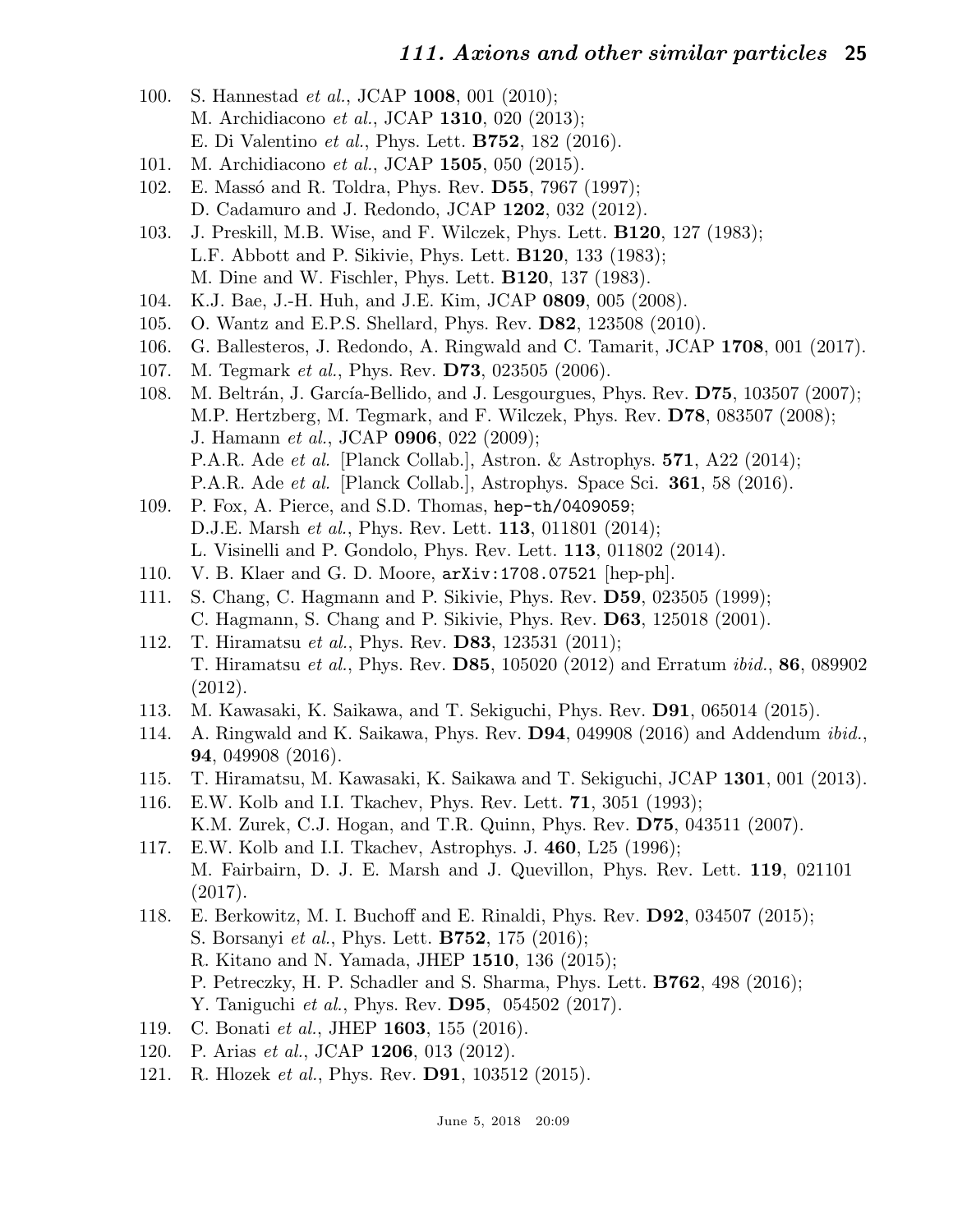- 122. D. J. E. Marsh, Phys. Rept. 643, 1 (2016).
- 123. L. Hui, J. P. Ostriker, S. Tremaine and E. Witten, Phys. Rev. D95, 043541 (2017).
- 124. A. G. Dias et al., JHEP 1406, 037 (2014); J. E. Kim and D. J. E. Marsh, Phys. Rev. D93, 025027 (2016).
- 125. H. Davoudiasl and C. W. Murphy, Phys. Rev. Lett. 118, 141801 (2017).
- 126. M. Khlopov et al., Mon. Not. Roy. Astron. Soc. 215, 575 (1985)..
- 127. W. Hu, R. Barkana and A. Gruzinov, Phys. Rev. Lett. 85, 1158 (2000); L. Amendola and R. Barbieri, Phys. Lett. B642, 192 (2006); D. J. E. Marsh and P. G. Ferreira, Phys. Rev. D82, 103528 (2010).
- 128. E. Seidel and W. M. Suen, Phys. Rev. Lett. 66, 1659 (1991).
- 129. R. Hlozek, D. J. E. Marsh and D. Grin, arXiv:1708.05681 [astro-ph.CO].
- 130. D. J. E. Marsh and J. Silk, Mon. Not. Roy. Astron. Soc. 437, 2652 (2014).
- 131. H. Y. Schive, T. Chiueh, T. Broadhurst and K. W. Huang, Astrophys. J. 818,89(2016).
- 132. B. Bozek *et al.*, Mon. Not. Roy. Astron. Soc. 450, 209 (2015); P. S. Corasaniti, et al., Phys. Rev. D95, 083512 (2017).
- 133. E. Armengaud *et al.*, Mon. Not. Roy. Astron. Soc. 471, 4606 (2017); V. Irsic et al., Phys. Rev. Lett. 119, 031302 (2017); T. Kobayashi et al., arXiv:1708.00015 [astro-ph.CO].
- 134. H. Y. Schive and T. Chiueh, arXiv:1706.03723 [astro-ph.CO].
- 135. H. Y. Schive, T. Chiueh and T. Broadhurst, Nature Phys. 10, 496 (2014).
- 136. B. Schwabe, J. C. Niemeyer and J. F. Engels, Phys. Rev. D94, 043513 (2016); J. Veltmaat and J. C. Niemeyer, Phys. Rev. D94, 123523 (2016); P. Mocz et al., 1705.05845 [astro-ph.CO].
- 137. D. J. E. Marsh and A. R. Pop, Mon. Not. Roy. Astron. Soc. 451, 2479 (2015); S. R. Chen et al., Mon. Not. Roy. Astron. Soc. 468, 1338 (2017); A. X. Gonzles-Morales et al., Mon. Not. Roy. Astron. Soc. 472, 1346 (2017).
- 138. D. G. Levkov, A. G. Panin and I. I. Tkachev, Phys. Rev. Lett. 118, 011301 (2017); T. Helfer et al., JCAP 1703, 055 (2017); J. Eby, M. Ma, P. Suranyi and L. C. R. Wijewardhana, 1705.05385 [hep-ph].
- 139. M. Bershady *et al.*, Phys. Rev. Lett. **66**, 1398 (1991); M. Ressell, Phys. Rev. D44, 3001 (1991).
- 140. D. Grin *et al.*, Phys. Rev. **D75**, 105018 (2007).
- 141. B.D. Blout *et al.*, Astrophys. J. **546**, 825 (2001).
- 142. P. Sikivie, Phys. Rev. D32, 2988 (1985); L. Krauss *et al.*, Phys. Rev. Lett. **55**, 1797 (1985); R. Bradley et al., Rev. Mod. Phys. 75, 777 (2003).
- 143. P. Sikivie and J. Ipser, Phys. Lett. B291, 288 (1992); P. Sikivie et al., Phys. Rev. Lett. 75, 2911 (1995).
- 144. S. DePanfilis et al., Phys. Rev. Lett. 59, 839 (1987); W. Wuensch *et al.*, Phys. Rev. **D40**, 3153 (1989); C. Hagmann et al., Phys. Rev. D42, 1297 (1990).
- 145. S. Asztalos *et al.*, Phys. Rev. **D69**, 011101 (2004).